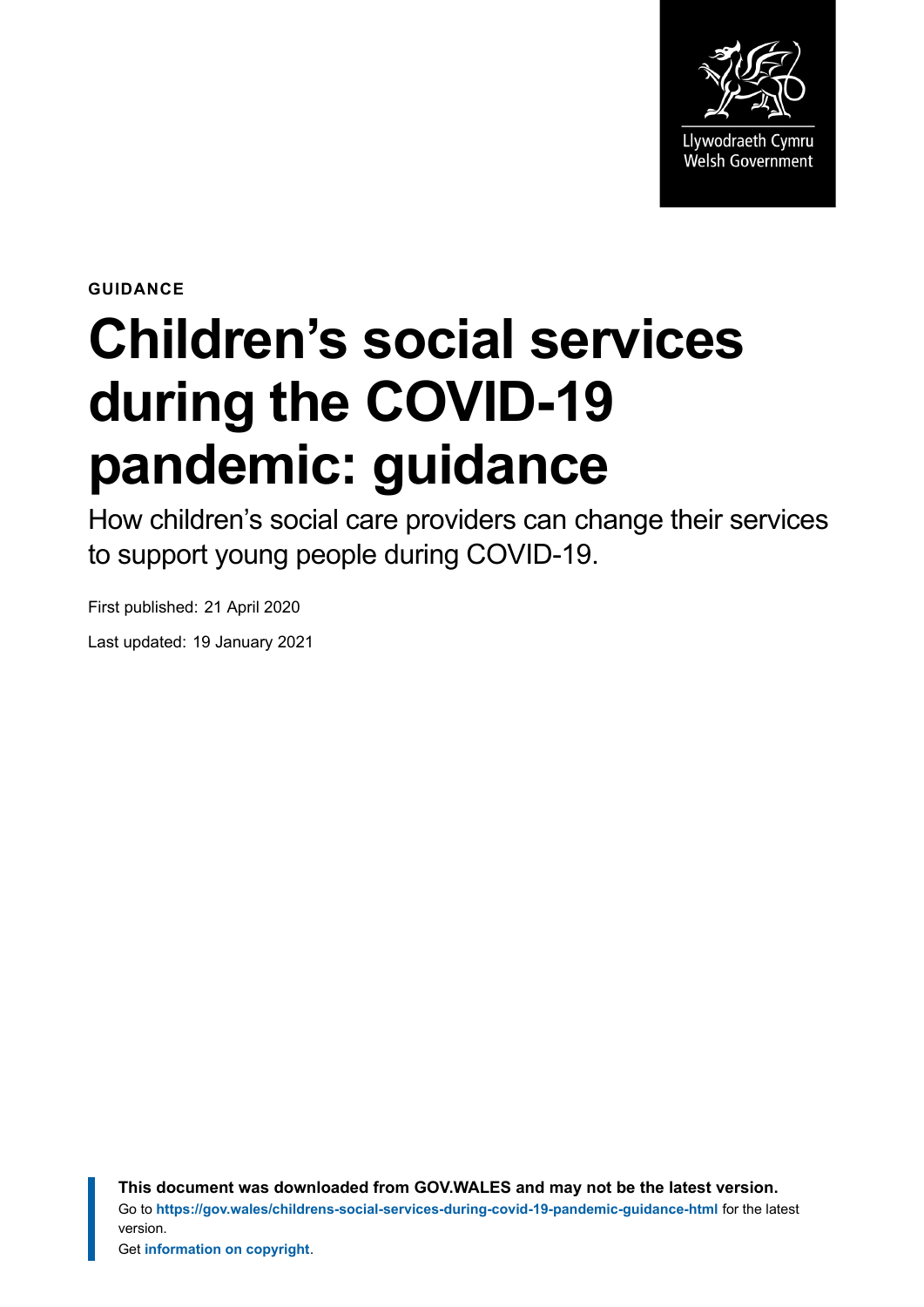### **Contents**

**[Background](#page-2-0)**

**[Intended audience](#page-3-0)**

**[Principles](#page-4-0)**

**[How should local authorities prioritise activity during the emergency?](#page-7-0)**

**[Supporting the Children's Social Care Workforce](#page-8-0)**

**[Guidance for maintaining contact](#page-10-0)**

**[Care and support plans, pathway plans and reviews](#page-19-0)**

**[Fostering](#page-20-0)**

**[Adoption and Fostering \(Wales\) \(Miscellaneous Amendments\)](#page-24-0) [\(Coronavirus\) Regulations 2020](#page-24-0)**

**[Children's residential homes](#page-25-0)**

#### **[Adoption](#page-26-0)**

**[Care leavers](#page-33-0)**

**[Unaccompanied asylum seeking children \(UASC\)](#page-36-0)**

**[Care Inspectorate Wales \(CIW\)](#page-37-0)**

**[Education other than at school \(EOTAS\)](#page-38-0)**

**This document was downloaded from GOV.WALES and may not be the latest version.** Go to **<https://gov.wales/childrens-social-services-during-covid-19-pandemic-guidance-html>** for the latest version.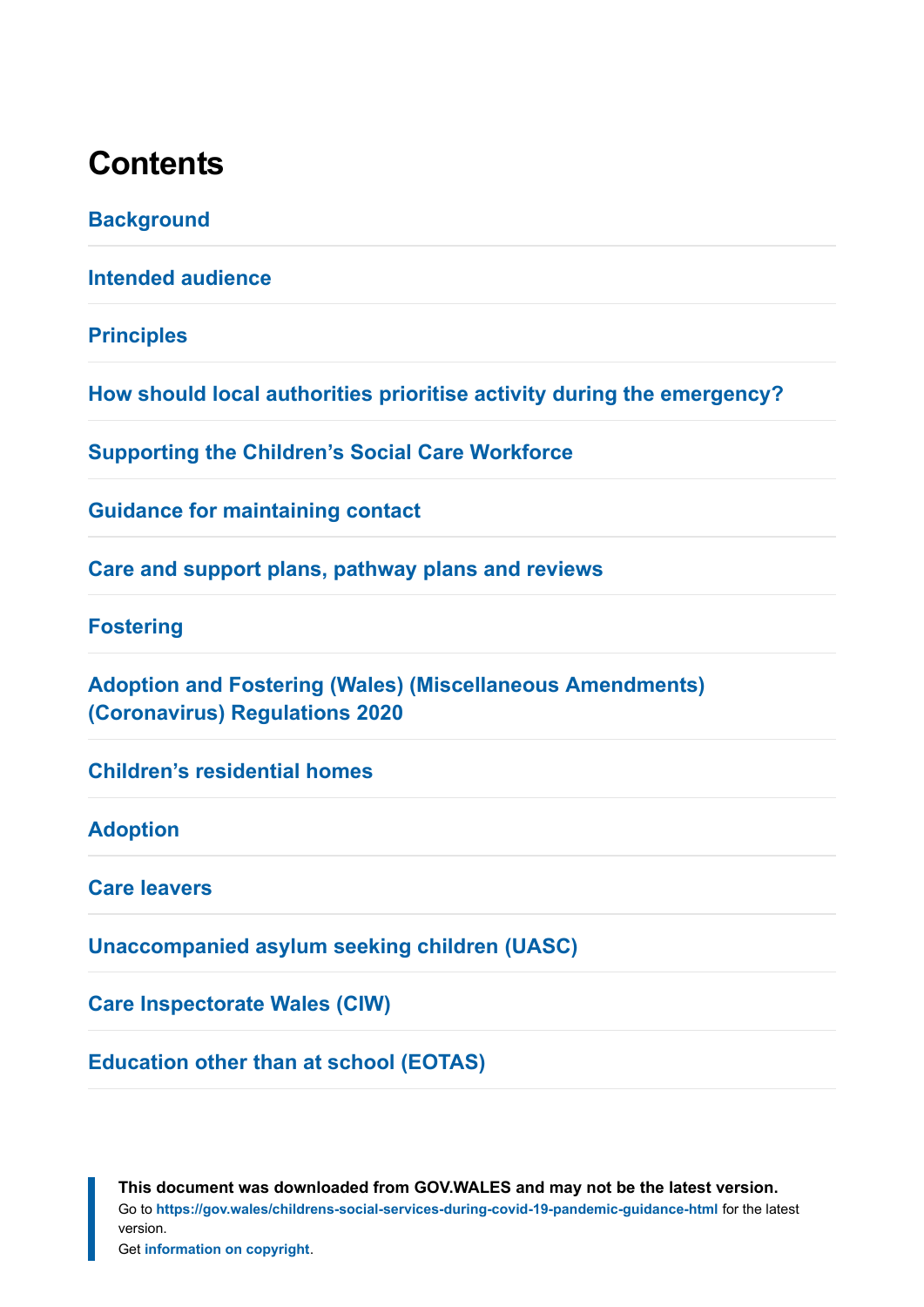Operational guidance for providers of children's social care services during COVID-19 including:

- local authorities
- providers of care homes for children
- adoption services
- fostering services

# <span id="page-2-0"></span>**Background**

The coronavirus pandemic (COVID-19) has presented unprecedented challenges to vulnerable families and has placed increased pressure on children's services. We are grateful for the response of children's services and their partners for continuing to provide effective services and for the speed in which professionals have had to adapt their practices to support vulnerable families and children during this time.

This document provides guidance on the continued provision of support to vulnerable, at risk and care experienced children, during this period and as lockdown measures begin to be eased. Please share with your teams and be assured that we are working hard to continue to provide guidance that will support you as the situation develops. Please note that current guidance may change in line with the prevalence of community transmission rates. This guidance aims to support children's social services for planning in regards to changing scenarios and public health measures.

The terms 'child' and 'children' in this guidance means up to the age of 18 years. The term 'care leavers' can apply to certain young people up to the age of 25 years.

Welsh Government **[COVID-19 guidance for health and social care](https://gov.wales/health-professionals-coronavirus) [professionals is available on the Welsh Government website](https://gov.wales/health-professionals-coronavirus)**. This includes guidance on areas such as critical workers, testing for coronavirus and appropriate use of Personal Protective Equipment (PPE).

We recognise that families will be under additional emotional, financial and

**This document was downloaded from GOV.WALES and may not be the latest version.** Go to **<https://gov.wales/childrens-social-services-during-covid-19-pandemic-guidance-html>** for the latest version.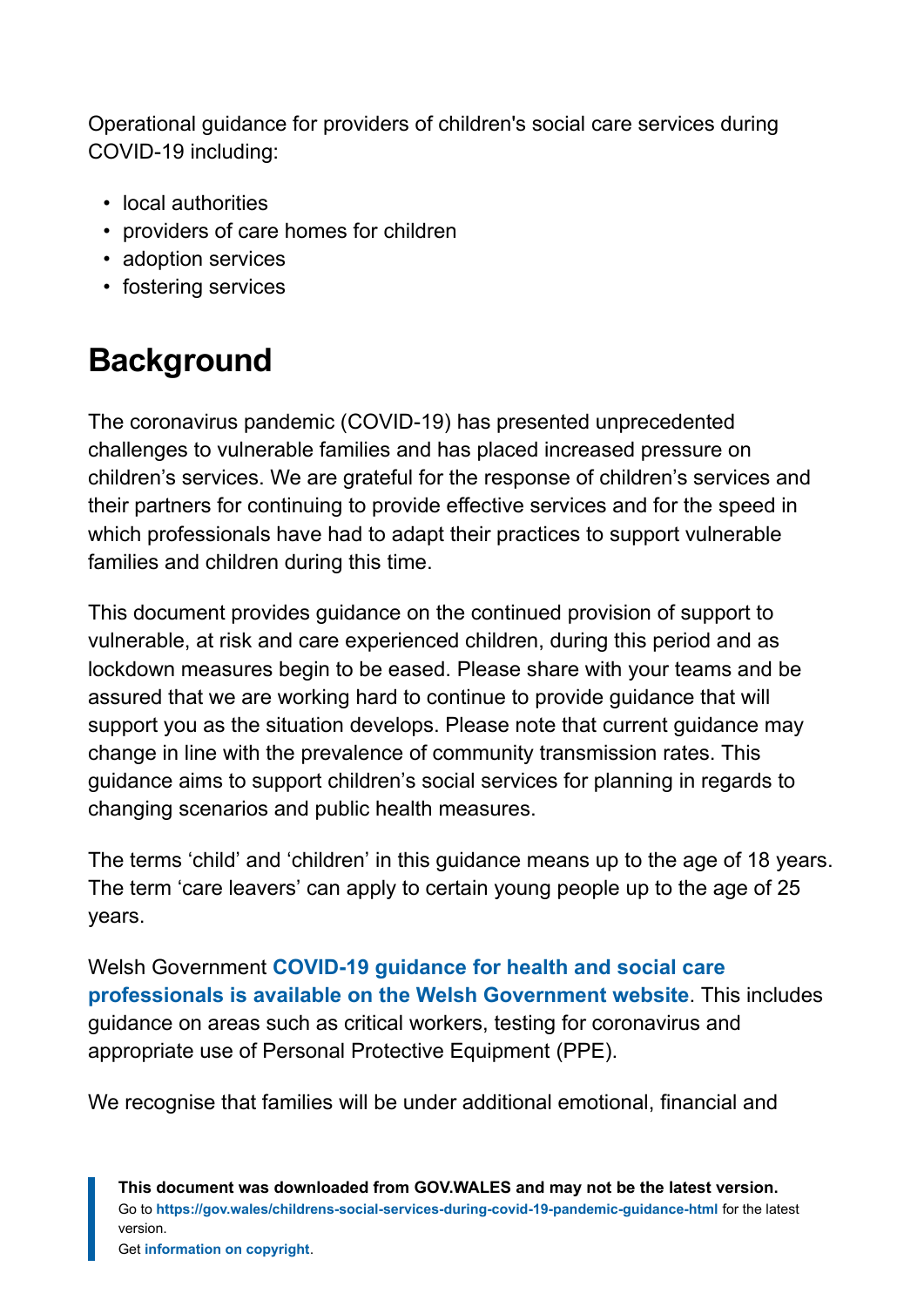psychological pressure at this time. For the safety and well-being of your staff and the children and families you support it is also crucial that services are delivered in a way that is consistent with the **[expert scientific advice being](https://gov.wales/staying-at-home-social-distancing) [provided by the Welsh Government](https://gov.wales/staying-at-home-social-distancing)**.

Please be aware that the scientific advice and, therefore, guidance may change. Further details about social distancing can be found on **[Welsh Government](https://gov.wales/coronavirus)**.

Any queries relating to this guidance should be directed to - **[Lookedafterchildren@gov.wales](mailto:Lookedafterchildren@gov.wales)**

# <span id="page-3-0"></span>**Intended audience**

This guidance should be used by all those involved in:

- promoting the well-being of vulnerable children, including those who already have a care and support plan
- safeguarding children at risk including those who already have a care, support and protection plan
- the assessment and planning of care and support for care experienced children
- those making and reviewing placement decisions for looked after children, care leavers and adopted children

The application of this guidance should be made on a case-by-case basis, ensuring the best outcome for children is central to planning and decision making. Recording and evidencing why and how decisions have been reached remains a key responsibility when applying this guidance. Ascertaining children's wishes and feelings remains central to social work practice. Decisions, and the rationale for making those decisions, should be clearly communicated to children and young people.

The aims of this guidance are to:

• encourage a flexible and pragmatic approach to maintaining support for looked after and vulnerable children during the outbreak of novel coronavirus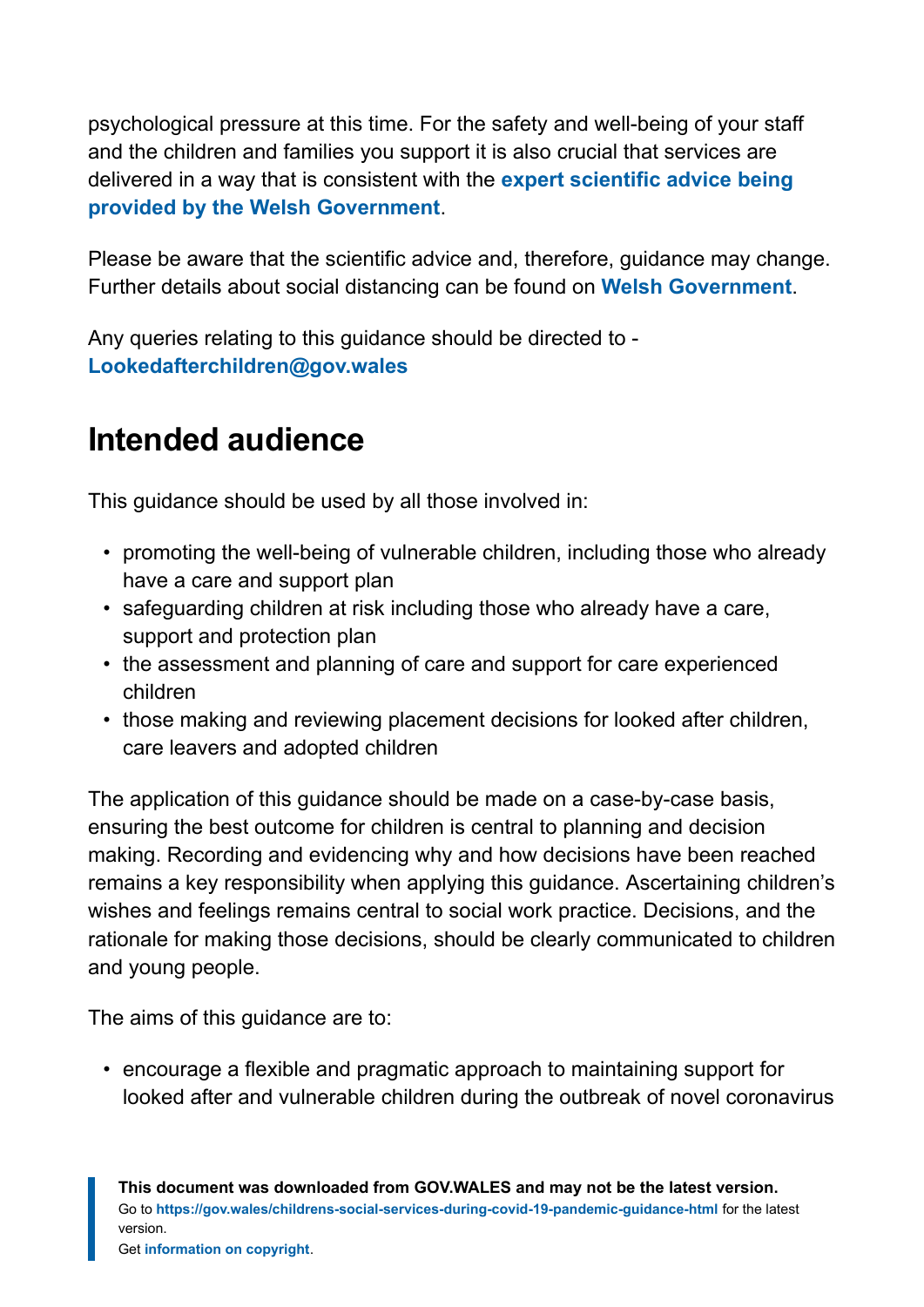and as measures are relaxed

- recognise the areas of provision where local authorities will struggle to meet their statutory requirements, and provide guidance on the measures that should be put in place that are in the spirit of the law
- minimise the impact of novel coronavirus on Children's Services and partners, when resources available to cope with additional burdens are reduced, and as alternative working practices are being introduced and delivered
- promote partnership working across the breadth of services that support families

This guidance is a temporary measure in response to the unprecedented circumstances that we have been currently facing. The guidance was originally published on 23 April 2020 and has been updated periodically. It remains in place until further notice.

### **Recovery framework for children's services**

To support local authorities plan for a phased restoration of routine children's services when lockdown regulations were relaxed in the summer, Welsh Government worked with Heads of Children's Services and stakeholders to develop a Recovery Framework. The Framework sets out a realistic and consistent roadmap for the recovery of children's social services; adapting to new ways of working and learning from the positive experiences that lockdown has brought about. It sets out principles of working to help local authorities plan in a consistent way and at a pace determined by individual local authorities. These principles are focussed on supporting the prioritisation of work and services, maintaining the wellbeing of the workforce, delivery of placements, contact with children and families and engagement with the Judiciary.

# <span id="page-4-0"></span>**Principles**

Local authorities and their relevant safeguarding partners have specific duties under the Social Services and Well-being (Wales) Act 2014, the Codes of Practice and statutory guidance in relation to promoting the well-being of and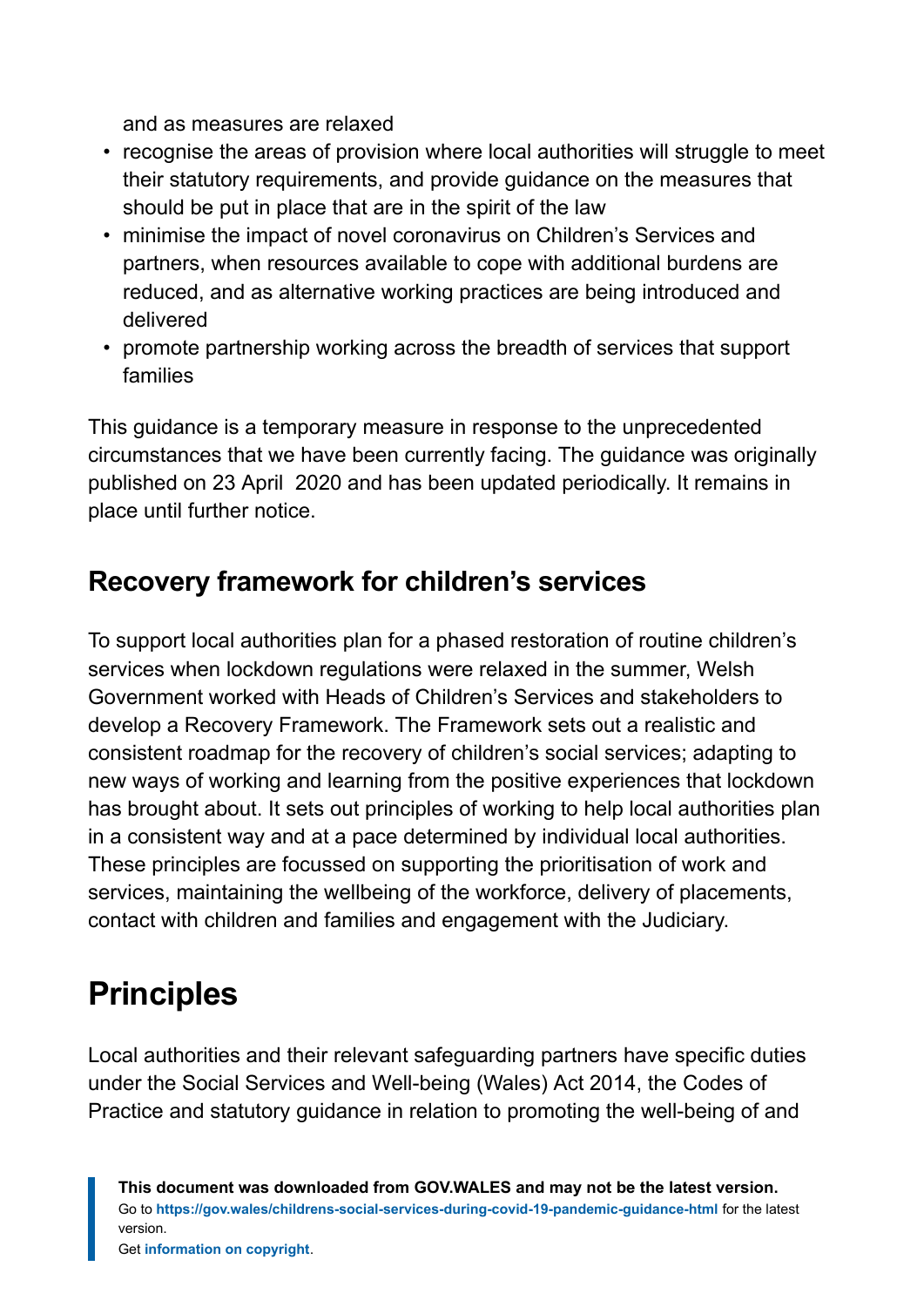safeguarding children.

In applying this guidance, local authorities and their partners should continue to work in an innovative way to continue to meet their statutory duties. We will update this guidance periodically and will continue to explore flexibilities in regulations and guidance as the situation develops.

In planning how to move forward, a staged approach to the delivery of services should be considered.

### **Table**

| <b>Status</b> | What service delivery looks like                                                                                                                                                                                 |
|---------------|------------------------------------------------------------------------------------------------------------------------------------------------------------------------------------------------------------------|
| Red           | Practitioners are available to engage with children and families through<br>(lockdown) electronic means, with consideration given to face to face visiting in the most<br>exceptional circumstances.             |
| Amber         | Practitioners continue to engage with children remotely, unless it is<br>necessary and safe to meet with them in person, subject to consideration of<br>a two stage risk assessment principle.                   |
| Green         | Once COVID-19 restrictions are lifted, practitioners no longer need to follow<br>a risk assessment approach and the full range of interactions, including<br>remote, visits and face to face, should be resumed. |

Based upon the staged approach above, at the time of this guidance's publication, we are at Red status. When making decisions about the operation of services, or about individual children, everyone's work should be guided by the following principles.

i. Promoting well-being and safeguarding**:**

- each practitioner and organisation is required to play their part to safeguard and contribute to promoting the well-being of children
- information-sharing is in accordance with **[sharing information to](https://gov.wales/sharing-information-safeguard-children) [safeguard children advice](https://gov.wales/sharing-information-safeguard-children)**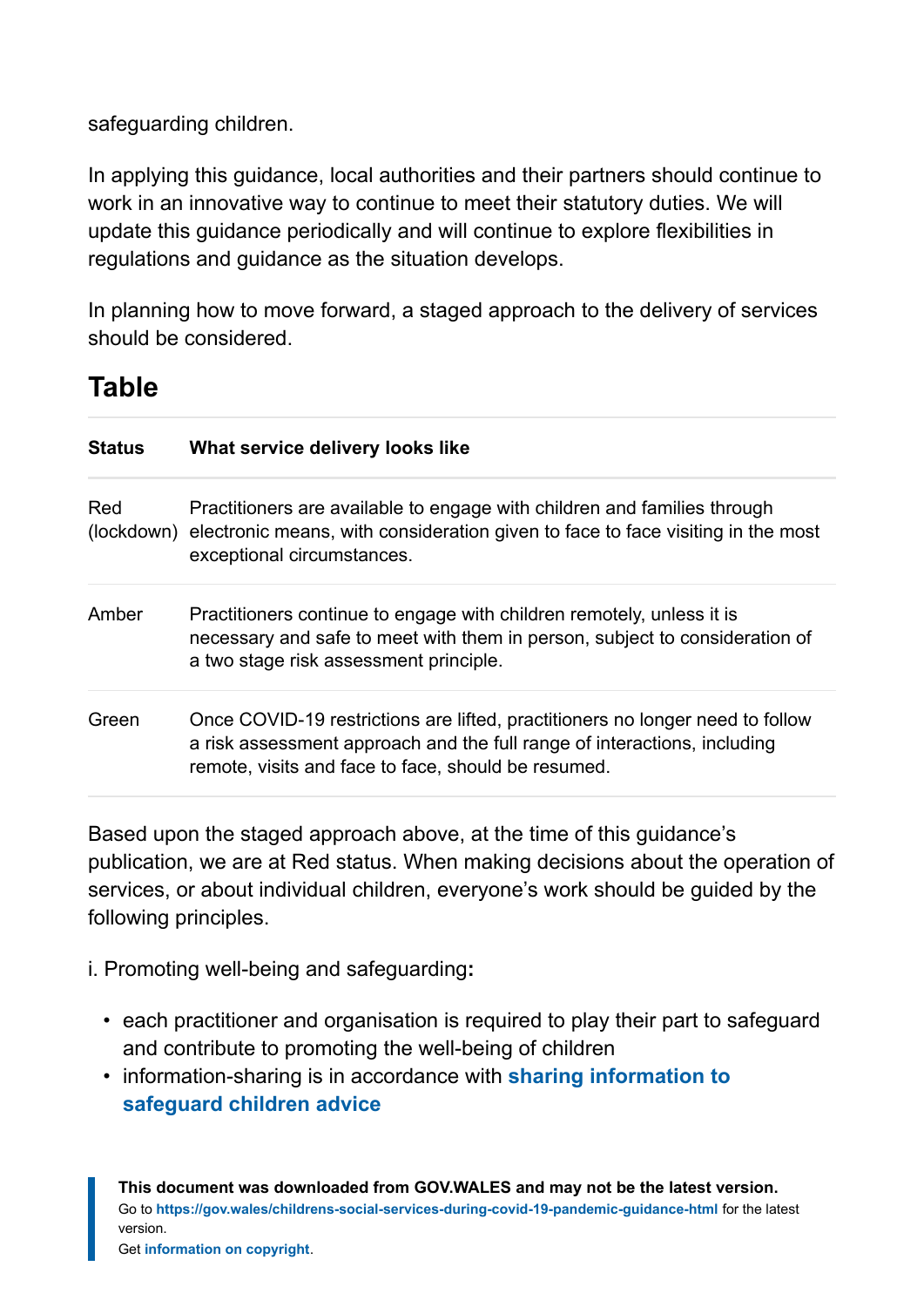- continued inter and multi-disciplinary working in order to better understand the child and their needs for care, support and protection. Including an understanding of the impact COVID-19 arrangements may have on changing these needs
- co-productive working relationship with children, care leavers, their families and carers to establish what matters to them and to ensure they feel respected and informed. This includes explaining to children and families the ways in which the COVID-19 arrangements may impact on the provision of their care and support
- ii. A child-centred approach**:**
	- the rights and well-being of the child and their best interests remains paramount
	- as far as is reasonably practicable whilst taking account of the impact of COVID-19 arrangements, practitioners shall continue to ascertain and have regard to the child's views, wishes and feelings and provide appropriate support to enable the child to participate in decisions about them
	- have regard to the characteristics, culture and beliefs of the child and their family

The National Approach to Statutory Advocacy (NASA) provides a standardised approach to statutory advocacy services in Wales. An active offer of advocacy forms part of the NASA, and children and young people are entitled to an active offer of advocacy from a statutory Independent Professional Advocate (IPA) when they become looked after or become the subject of child protection enquiries leading to an Initial Child Protection Conference.

Service providers are continuing to offer all advocacy interventions for the active offer and issue based advocacy, using technology to facilitate support remotely. The Welsh Government is receiving regular updates from providers to monitor the impact of COVID-19 on the active offer.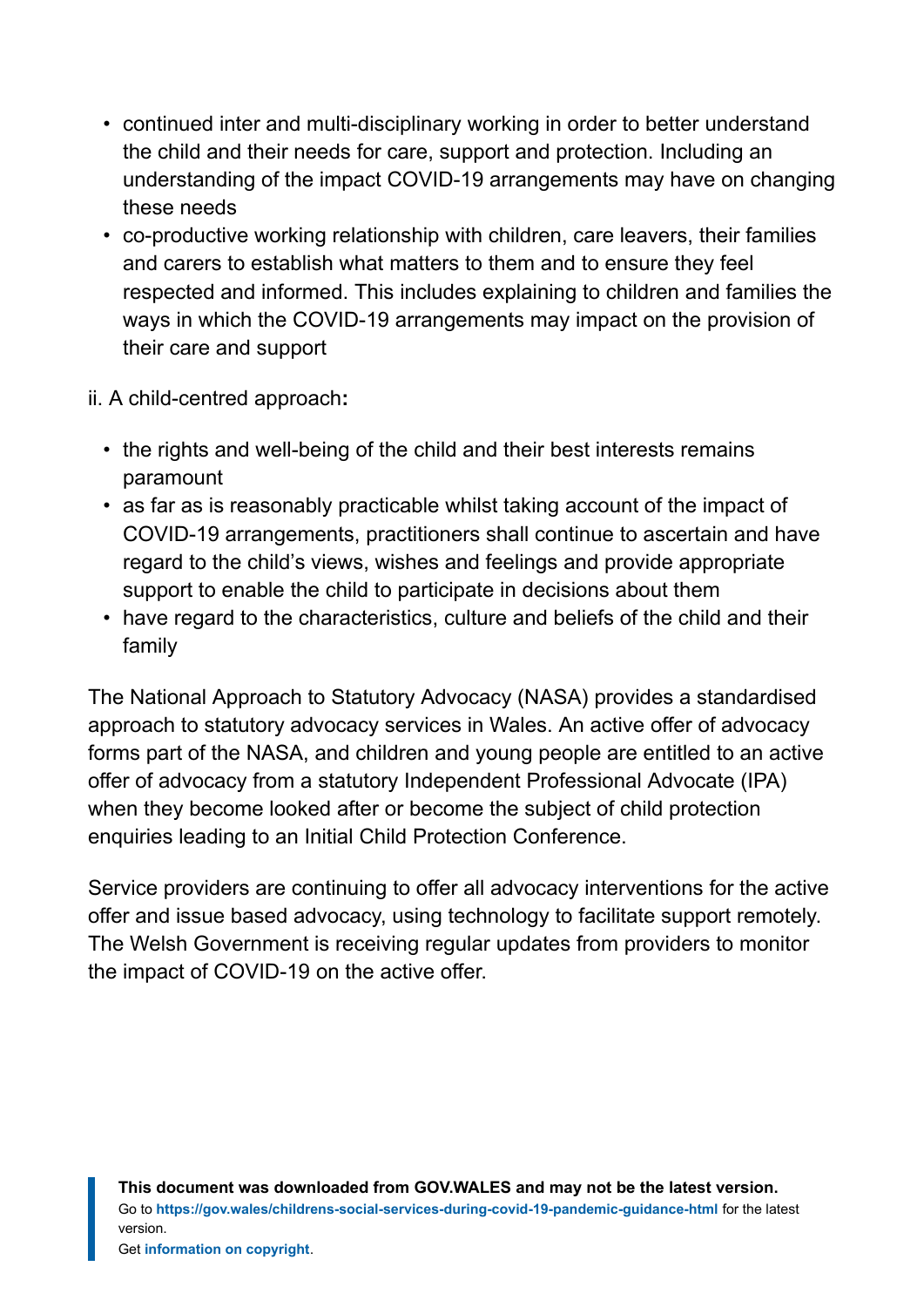# <span id="page-7-0"></span>**How should local authorities prioritise activity during the emergency?**

COVID-19 has placed new and additional pressures on children, care leavers, families and carers. The Welsh Government is aware that the majority of Children's Social Services are continuing to risk-assess cases already open to them and are reviewing these on a regular basis. There is an expectation that this approach is continued by all local authorities when considering in-person interactions, working in partnership across agencies to share information, avoid duplication and secure a shared understanding of need in relation to each individual child or care leaver. The delivery of in-person contact should be in accordance with local authorities' judgement, depending on local circumstances and the best interests of the child/care leaver.

This approach will also be important in making decisions about new cases involving children who have needs for care, support and protection as a result of the additional pressures of COVID-19. Welsh Government is aware that changes in universal and preventative services has placed additional burdens on Children's Social Services in relation to supporting vulnerable and at risk children and care leavers.

Local authorities should work with partner agencies to consider how best to support these services, utilising available resources to best effect. The wellbeing of the workforce should remain a key consideration.

Decisions made in one agency will have an impact on arrangements across agencies and the case for inter-agency working is stronger than ever to avoid duplication and close the gaps. Recording and evidencing why and how decisions have been reached remains a key local authority responsibility. Decisions, and the reasons for taking them, should be clearly communicated to children and their families.

Children's services should work closely with other agencies including education, family support services and health services to meet the needs of vulnerable children and young people. In particular, closer work with education welfare services may be needed to ensure children and young people who have not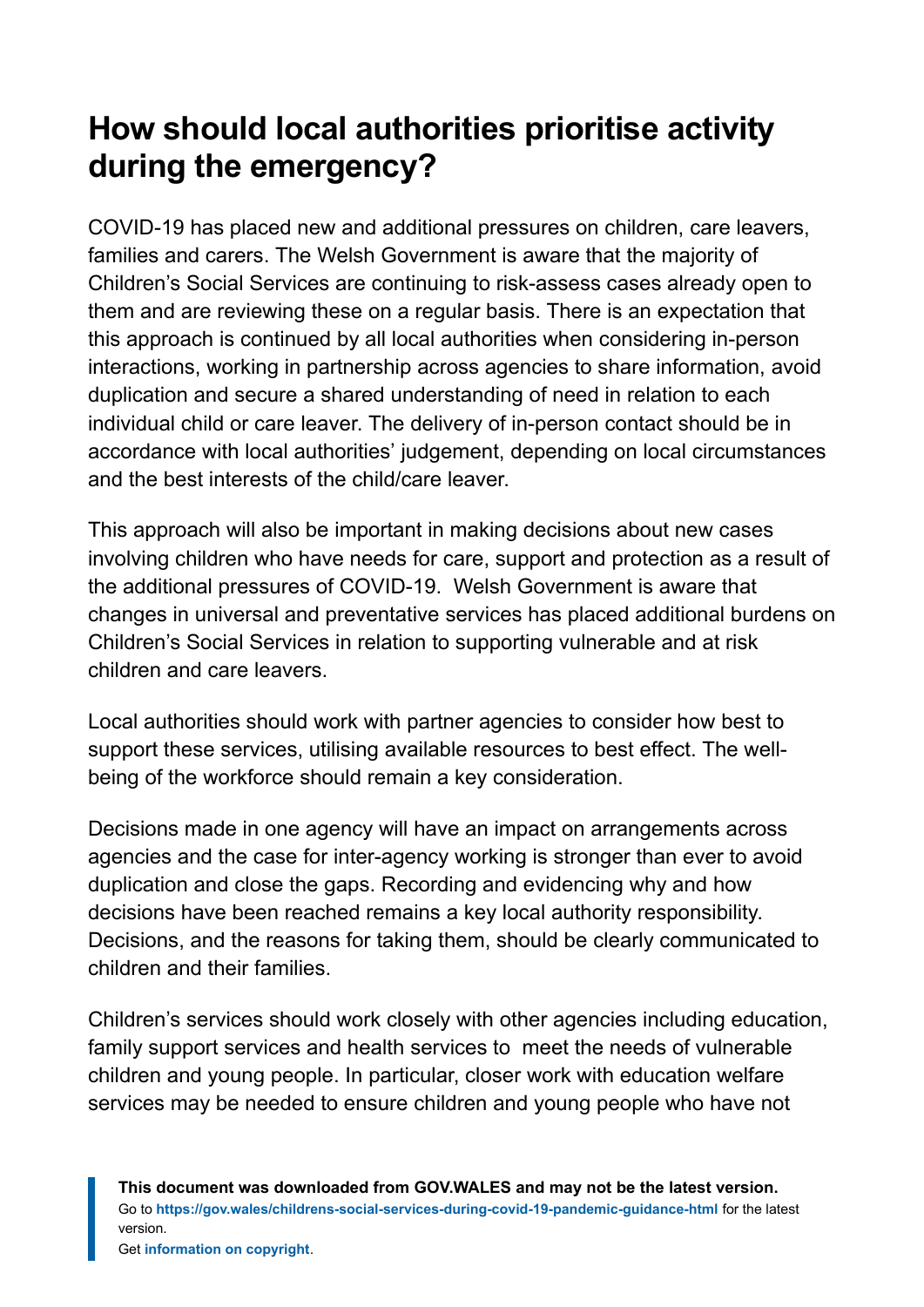returned to school are safe, seen and heard.

In the event of school closures or partial closures due to national restrictions, schools and local authorities should work together to identify the children whose needs are such that, as an exception, could attend school. In doing so schools and local authorities should take account of the following principles:

- we must ensure all children and young people are safe, seen, heard, nurtured and developing
- schools and local authorities should work together to identify those who would exceptionally benefit from accessing the school
- the decision should consider the impact of any restrictions on the child or young person's emotional, mental and physical health, and educational development
- the decision should consider how risks of not attending school could be mitigated through the most appropriate support for the child or young person
- the decision should take account of the views of the child or young person and their parents/carers, so their needs can be understood and delivered through the most appropriate support
- children and young people should be categorised according to decisions about their risks and benefits, and prioritised accordingly for support
- parents and carers should be informed of the decision
- the risks to children and young people should be regularly reviewed and monitored on a multi-agency basis

**[Guidance on supporting vulnerable and disadvantaged learners](https://gov.wales/guidance-supporting-vulnerable-and-disadvantaged-learners)** has been issued and could help in identifying and supporting learners who may benefit from additional support.

# <span id="page-8-0"></span>**Supporting the Children's Social Care Workforce**

### **Social worker registration**

During the current emergency, we have introduced measures to help get as many practitioners on the front-line to help with tackling the effects of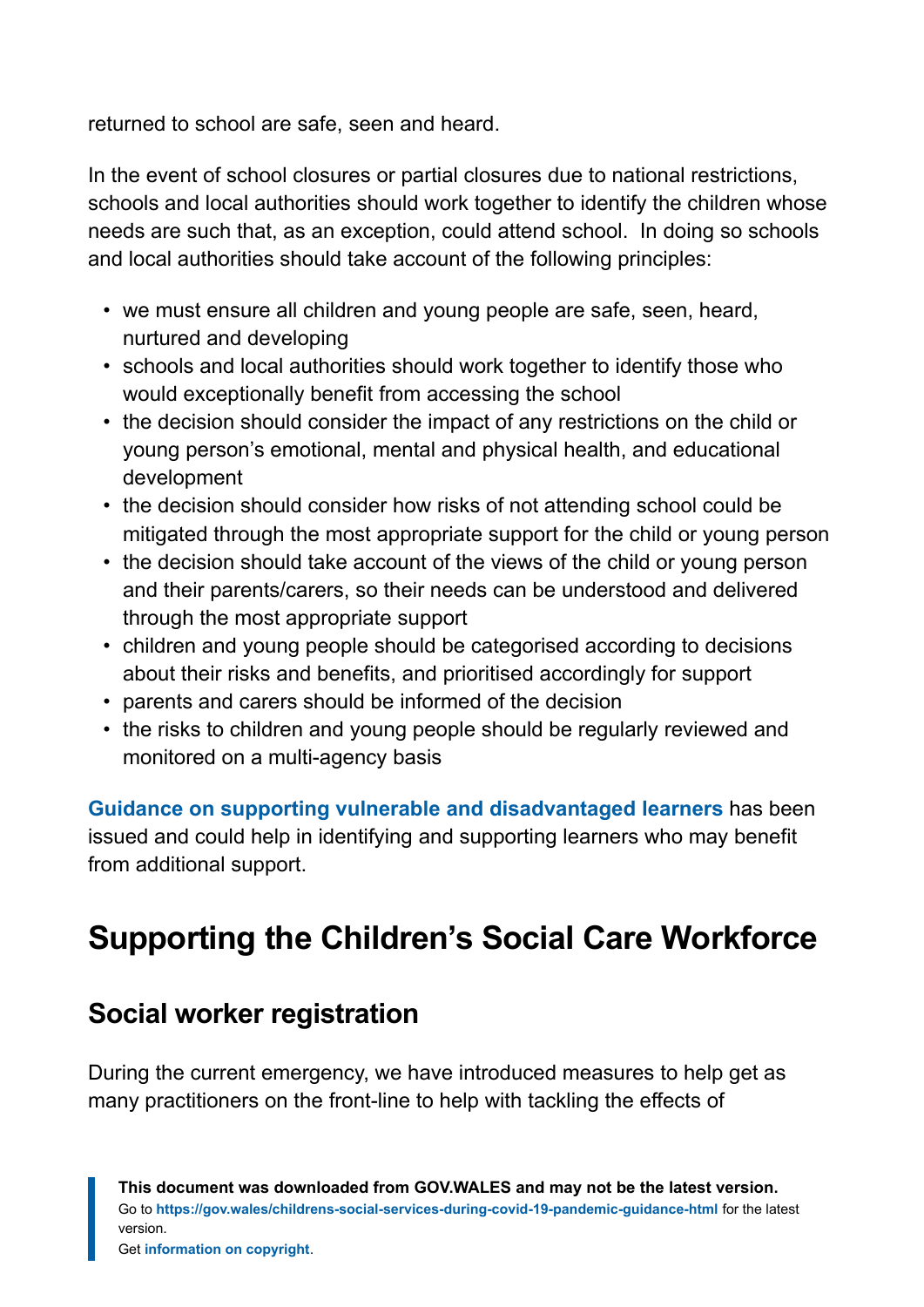coronavirus. We have worked with Social Care Wales to arrange for the temporary registration of social workers who were previously registered.

Further details about these arrangements can be found on the **[Social Care](https://socialcare.wales/registration/covid-19-temporary-registration-of-social-workers) [Wales website](https://socialcare.wales/registration/covid-19-temporary-registration-of-social-workers)**.

### **Personal Protective Equipment (PPE)**

We recognise there is a desire for clear guidance about the use of PPE equipment for the children's social care workforce. **[Welsh Government has](https://gov.wales/coronavirus-and-personal-protective-equipment-ppe) [produced the following guidance](https://gov.wales/coronavirus-and-personal-protective-equipment-ppe)** for use in health and care settings, which applies to children's social care.

Please also see Public Health Wales' **[advisory note](https://phw.nhs.wales/topics/latest-information-on-novel-coronavirus-covid-19/phw-advisory-note-housing-health-social-care-and-support-settings-examples-to-inform-implementation-of-the-covid-19-infection-prevention-and-control-guidance-including-use-of-personal-protective-equi/)**.

A link to the COVID-19: infection prevention and control (IPC) guidance (including table 4) can be found on the **[GOV.UK](https://www.gov.uk/government/publications/wuhan-novel-coronavirus-infection-prevention-and-control) website**.

This states what equipment should be used in all settings where there is interaction with someone (either symptomatic or not) and where contact is within 2 metres. It also covers the use of masks and goggles if there is a risk of exposure to factors such as fluid transmission for example.

Practical advice on maintaining contact with children and families in different scenarios is provided in the next section, including the safe reintroduction of face to face contact and routine services.

Guidance on the **[Prevention and Management of Infection and Outbreaks of](https://phw.nhs.wales/topics/latest-information-on-novel-coronavirus-covid-19/information-for-healthcare-workers-in-wales/prevention-and-management-of-infection-and-outbreaks-of-covid-19-in-residential-settings-in-wales-version-3-2/) [COVID-19 in Residential Settings in Wales](https://phw.nhs.wales/topics/latest-information-on-novel-coronavirus-covid-19/information-for-healthcare-workers-in-wales/prevention-and-management-of-infection-and-outbreaks-of-covid-19-in-residential-settings-in-wales-version-3-2/)** has been updated. It provides information on infection prevention and control measures in a range of settings including those for children. We recognise that implementing this guidance for children's homes has proven difficult and adaptations will need to be made on a case by case basis.

Information on **[PPE and Testing for children in residential homes](https://phw.nhs.wales/topics/latest-information-on-novel-coronavirus-covid-19/information-for-healthcare-workers-in-wales/childrens-residential-care-homes-faqs/)**.

**This document was downloaded from GOV.WALES and may not be the latest version.** Go to **<https://gov.wales/childrens-social-services-during-covid-19-pandemic-guidance-html>** for the latest version.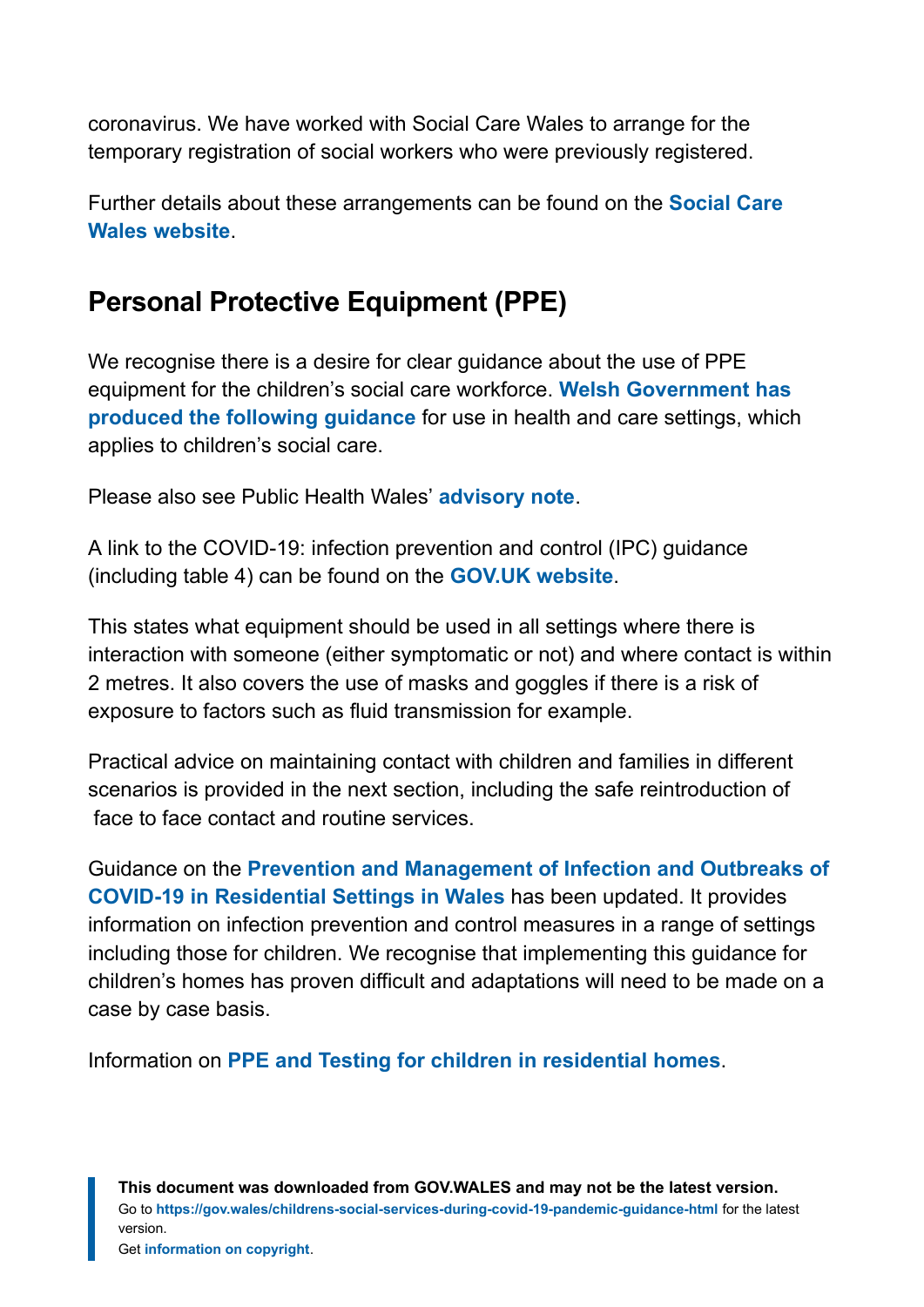### **Testing for COVID-19**

Testing of key workers and the social care workforce is a priority. We are testing social care workers in residential and domiciliary care settings who have symptoms to enable them to get back to work before the seven-day self-isolation or 10-day household quarantine period. Workers who show symptoms should self isolate immediately and book a test. Once that test result is known then:

- 1. if it is negative they are free to resume work immediately
- 2. if it is positive they continue to serve the remainder of the recommended 7 days self-isolation period after which, and providing they no longer have a temperature, they are able to resume work.

The latest Welsh Government guidance on testing can be found at **[https://gov.wales/test-trace-protect-coronavirus](https://eur01.safelinks.protection.outlook.com/?url=https%3A%2F%2Fgov.wales%2Ftest-trace-protect-coronavirus&data=04%7C01%7CRichard.Norman%40gov.wales%7Ccb2f805512da4aa03ae508d8a754acbb%7Ca2cc36c592804ae78887d06dab89216b%7C0%7C0%7C637443329396823943%7CUnknown%7CTWFpbGZsb3d8eyJWIjoiMC4wLjAwMDAiLCJQIjoiV2luMzIiLCJBTiI6Ik1haWwiLCJXVCI6Mn0%3D%7C1000&sdata=23WQced7e%2BopBYHE%2B%2FkJOykZ6AwvQseifMzVyq69PmI%3D&reserved=0)**

The requirements of the **[Test Trace Protect strategy for employers](https://eur01.safelinks.protection.outlook.com/?url=https%3A%2F%2Fgov.wales%2Ftest-trace-protect-guidance-employers&data=04%7C01%7CRichard.Norman%40gov.wales%7Ccb2f805512da4aa03ae508d8a754acbb%7Ca2cc36c592804ae78887d06dab89216b%7C0%7C0%7C637443329396833934%7CUnknown%7CTWFpbGZsb3d8eyJWIjoiMC4wLjAwMDAiLCJQIjoiV2luMzIiLCJBTiI6Ik1haWwiLCJXVCI6Mn0%3D%7C1000&sdata=AAZ0IXuFPcNXUXUx2pmvmJDkOjbSuFf9JaQkQP7oUfk%3D&reserved=0)** includes information on GDPR requirements and the need to capture, retain and potentially release personal information of employees in order to assist in a TTP case.

# <span id="page-10-0"></span>**Guidance for maintaining contact**

Local authorities have a responsibility to ensure they are complying with the latest Welsh Government guidance on **[staying safe and social distancing](https://gov.wales/protect-yourself-others-coronavirus)** including **[physical distancing in the workplace](https://gov.wales/workplace-guidance-employers-and-employees-covid19)**.

Additionally they will need have regard to the guidance around self-isolation and ensure all staff are fully aware of the requirements of that guidance. They also need to comply with the Welsh Government's Test Trace Protect strategy (see previous paragraphs) and ensure their staff are fully aware of those requirements too and the issues around GDPR.

This will involve informing families who have met face to face with an LA employee about the TTP strategy and the possible need of disclosing their personal contact information in the event that the LA employee is involved in or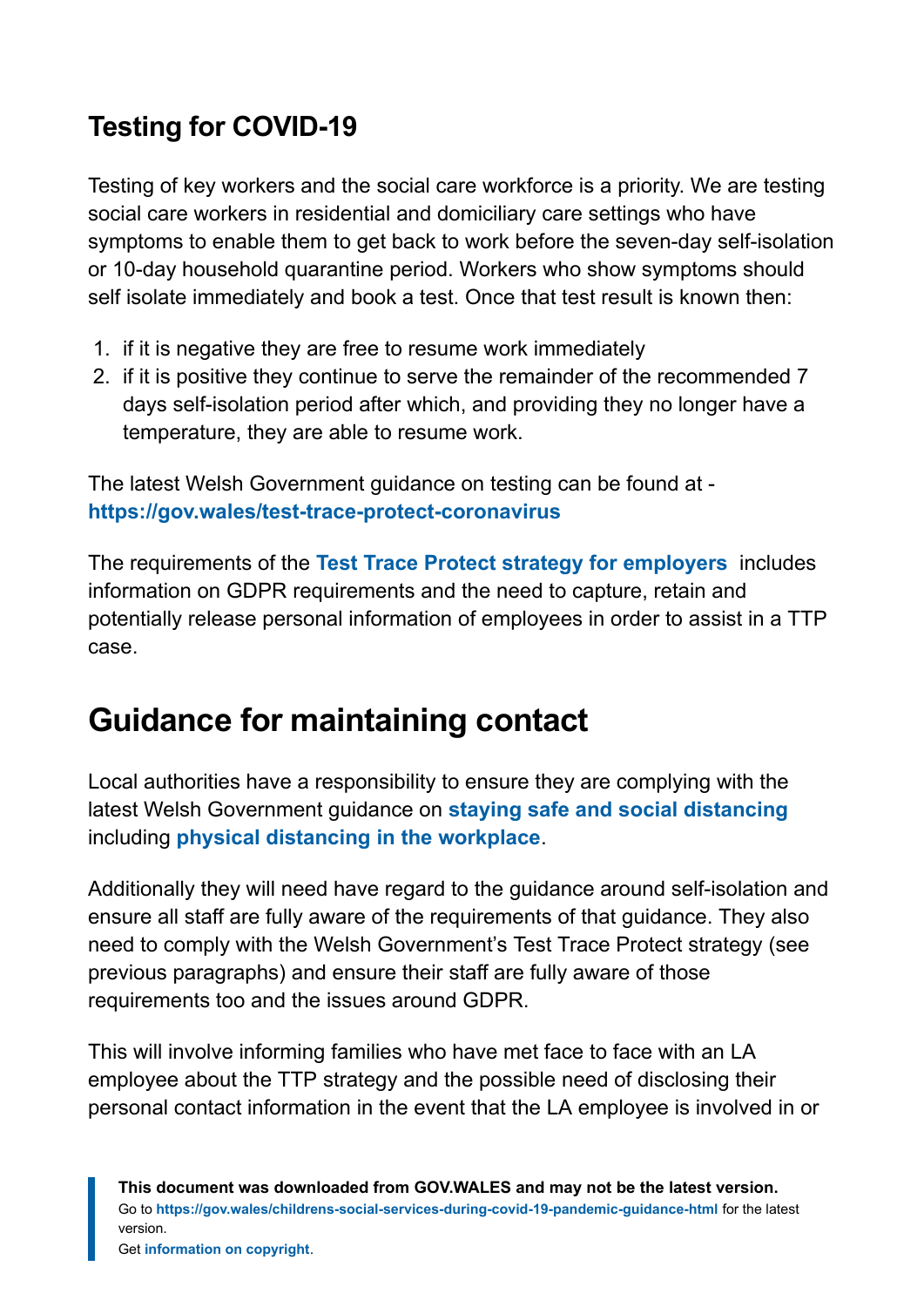included in a TTP case.

### **Contact by social workers**

**[The Health Protection \(Coronavirus Restrictions\) \(Wales\) Regulations 2020](https://gov.wales/health-protection-coronavirus-restrictions-wales-regulations-2020-amended)** place a series of restrictions on gatherings and the movement of people and impose requirements to ensure the continued physical distancing between people to help protect the spread of coronavirus. **[Rules to protect workers](https://gov.wales/two-metre-rule-will-protect-workers-wales-coronavirus) [during the coronavirus outbreak also came into force on 7 April](https://gov.wales/two-metre-rule-will-protect-workers-wales-coronavirus)** , enforcing the 2-metre **physical [distancing rule in the workplace](https://gov.wales/workplace-guidance-employers-and-employees-covid19)**.

When delivering services in a proportionate way, it is important to continue social or physical distancing. When considering in-person and face to face contact, local authorities should continue to risk assess on a case by case basis.

Local authorities will already have their own risk assessment processes in place and these should continue. Consideration should be given to the principle of a two stage risk assessment process - based upon an assessment of both necessity and risk:

#### **Assessment of necessity**

- whether remote communication has been utilised and is no longer deemed effective
- there are particular concerns present or action needed where a home visit, in-person interaction or physical sight of a child is required
- where physical contact will aid a positive placement, support a successful transition, or is deemed particularly beneficial for well-being and mental health

#### **Assessment of risk**

• the health, vulnerability and personal circumstances of the worker and any person they are going to see face to face, particularly taking into account if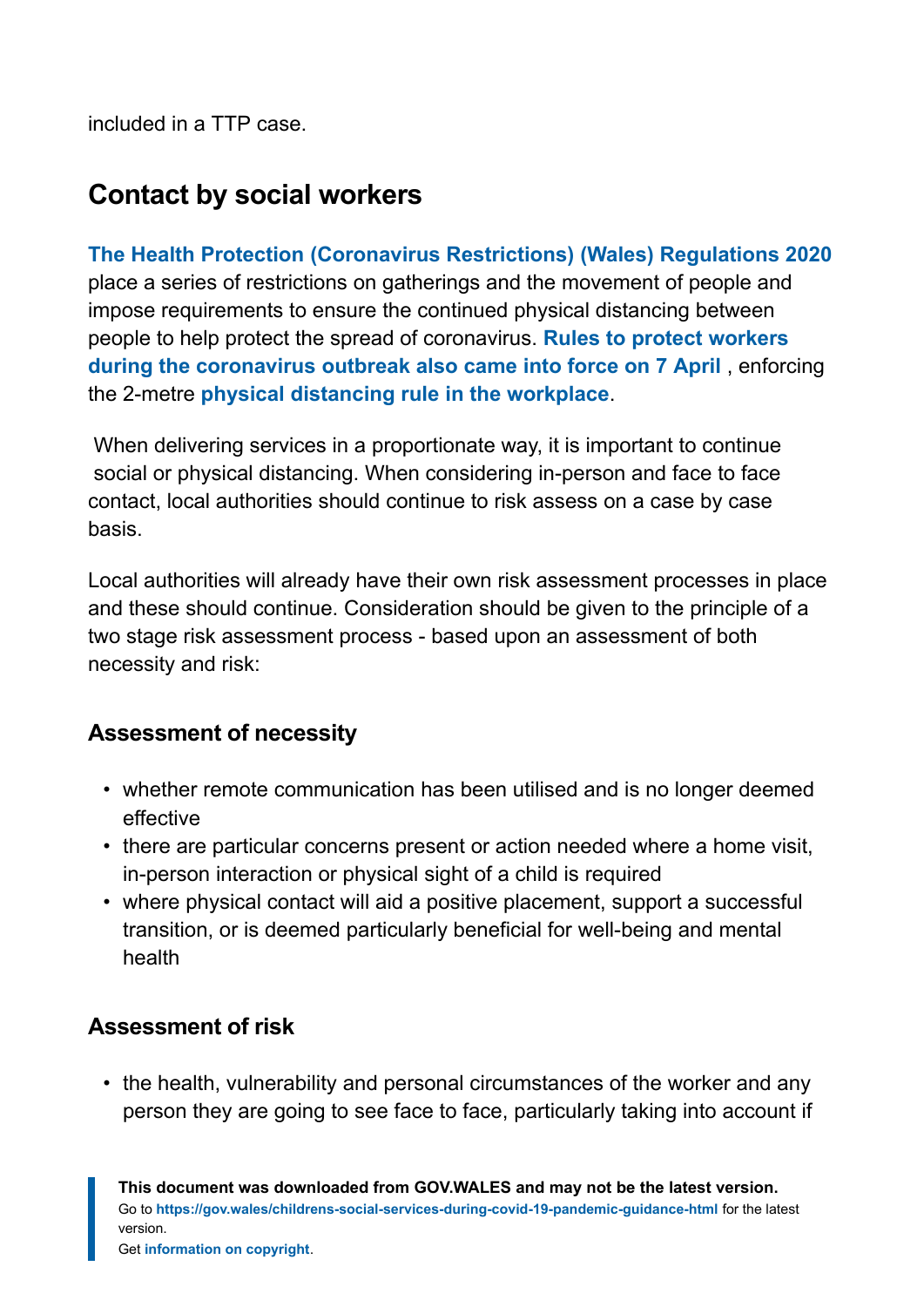any of the individuals are in the '**[increased risk group](https://gov.wales/people-increased-risk-coronavirus)**' or **['extremely](https://gov.wales/guidance-protecting-people-defined-medical-grounds-extremely-vulnerable-coronavirus-covid-19) [vulnerable' to coronavirus - previously known as shielding](https://gov.wales/guidance-protecting-people-defined-medical-grounds-extremely-vulnerable-coronavirus-covid-19)** and ensuring that no face to face appointments take place where any of the individuals (regardless of vulnerability) are displaying symptoms of COVID-19.

- whether the proposed meeting is an area in which social distancing can be enabled
- considering the age and understanding of any child and / or adult involved, whether several children will be present, or whether there are additional complexities linked to impairment or understanding
- the use of protective equipment and the potential impact this will have on the proposed interaction

Throughout the crisis, local authorities have continued to deliver statutory safeguarding face to face visits where the highest risks have been identified and where children are rated as most vulnerable. As decisions are being taken about the reintroduction of in-person contact for more routine cases, the two-stage risk assessment approach should be considered. This means that the frequency of in-person contact with children, care leavers, families and carers may continue to be less than usual. There may however be grounds for the frequency of contact to be gradually increased based on information about the care and support needs of the child at the time.

Ensuring that children at risk are safeguarded and continue to be protected is of paramount importance. Safeguarding remains everyone's responsibility and all public services should continue to take responsibility for keeping children safe and continue to report concerns. Local authorities and social workers will need to make informed, professional judgements about visiting children at risk, which balance risks to children, care leavers, families and carers and risks to the workforce. Social workers and social care staff should follow PPE guidance when visiting private households with different approaches depending on whether or not social distancing is possible.

### **Family time (contact arrangements for children and their families)**

One of the main principles of the Social Services and Well-being (Wales) Act

**This document was downloaded from GOV.WALES and may not be the latest version.** Go to **<https://gov.wales/childrens-social-services-during-covid-19-pandemic-guidance-html>** for the latest version.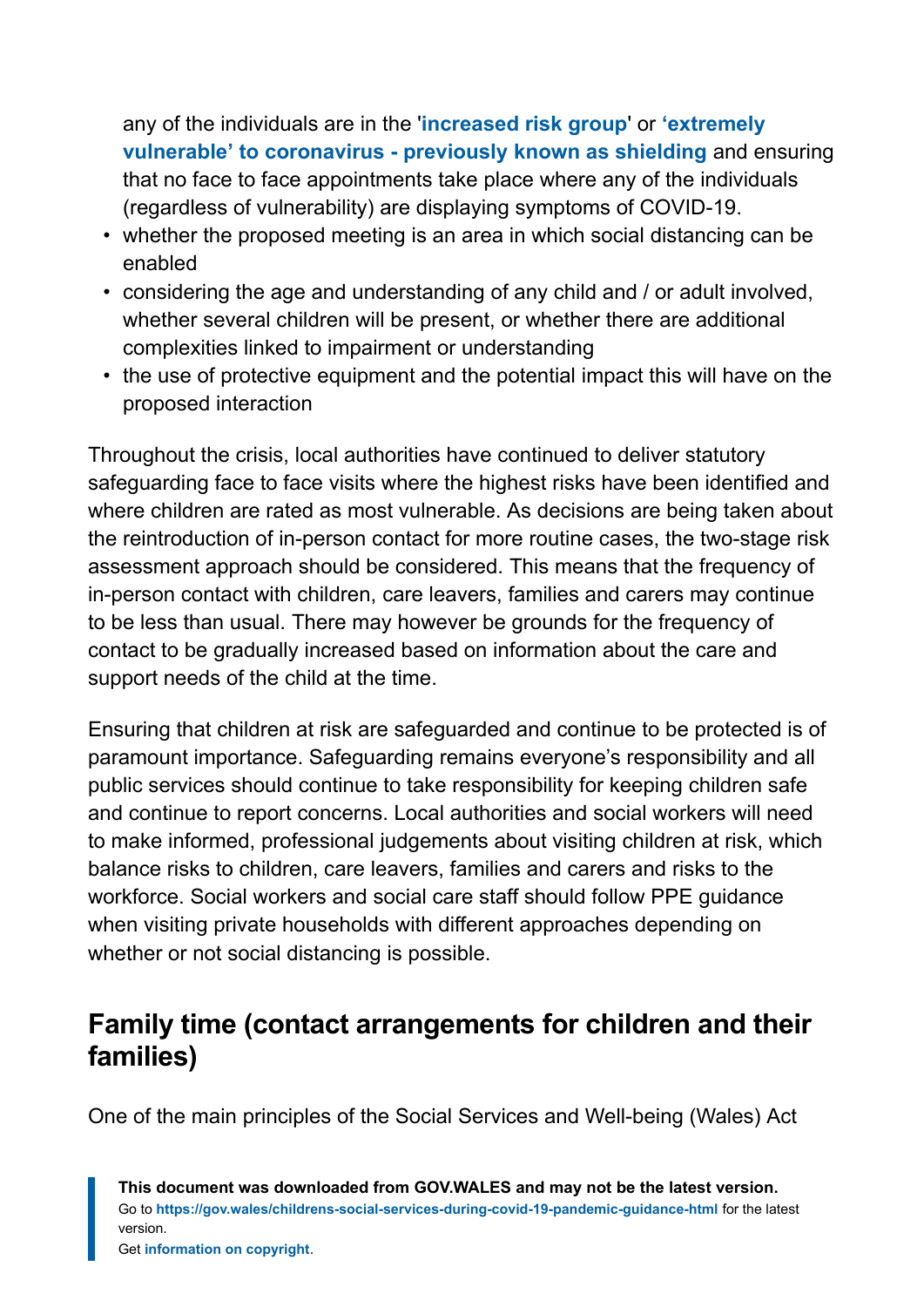2014 and the Local Authority Fostering Service (Wales) Regulations 2018, is that there should be continued contact between the child and their family while the child is in the care of the local authority. Such contact arrangements should be focused on, and shaped around, the child's needs. Ongoing contact with siblings, parents, grandparents and significant others can be a critical factor in supporting placement stability.

Existing contact arrangements will be set out within a looked after child's care and support plan. These will invariably describe the frequency and duration of contact with family members and whether such contact should be supervised or unsupervised. To support open lines of communication, local authorities should consider ways in which children can safely contact professionals when in need of support.

The latest Welsh Government guidance about leaving home and seeing other people should always be considered when social workers are assessing viability of face to face family visits. We expect that alternative forms of contact between children in care and their birth relatives will also continue. It is essential for children and families to remain in touch at this difficult time, and for some children, the consequences of not seeing relatives would be traumatising.

#### **[Read the latest information on households meeting](https://gov.wales/guidance-leaving-your-home-and-seeing-other-people-coronavirus#section-45727)**

Local authorities should continue to consider ways in which equipment can be provided to families to enable continued contact. Where alternative contact arrangements have been shown to work well during this period, these should also be continued with agreement of both parties. Where family time visits cannot be achieved based on an individual assessment, this must be clearly communicated to children and their families.

All the options available should be considered when making arrangements for keeping in touch, including a hybrid mix of meetings outdoors and continued virtual arrangements. We expect the spirit of any contact orders made in relation to children in care to be maintained and will look to social workers to determine how best to support those valuable family interactions based on the circumstances of each case.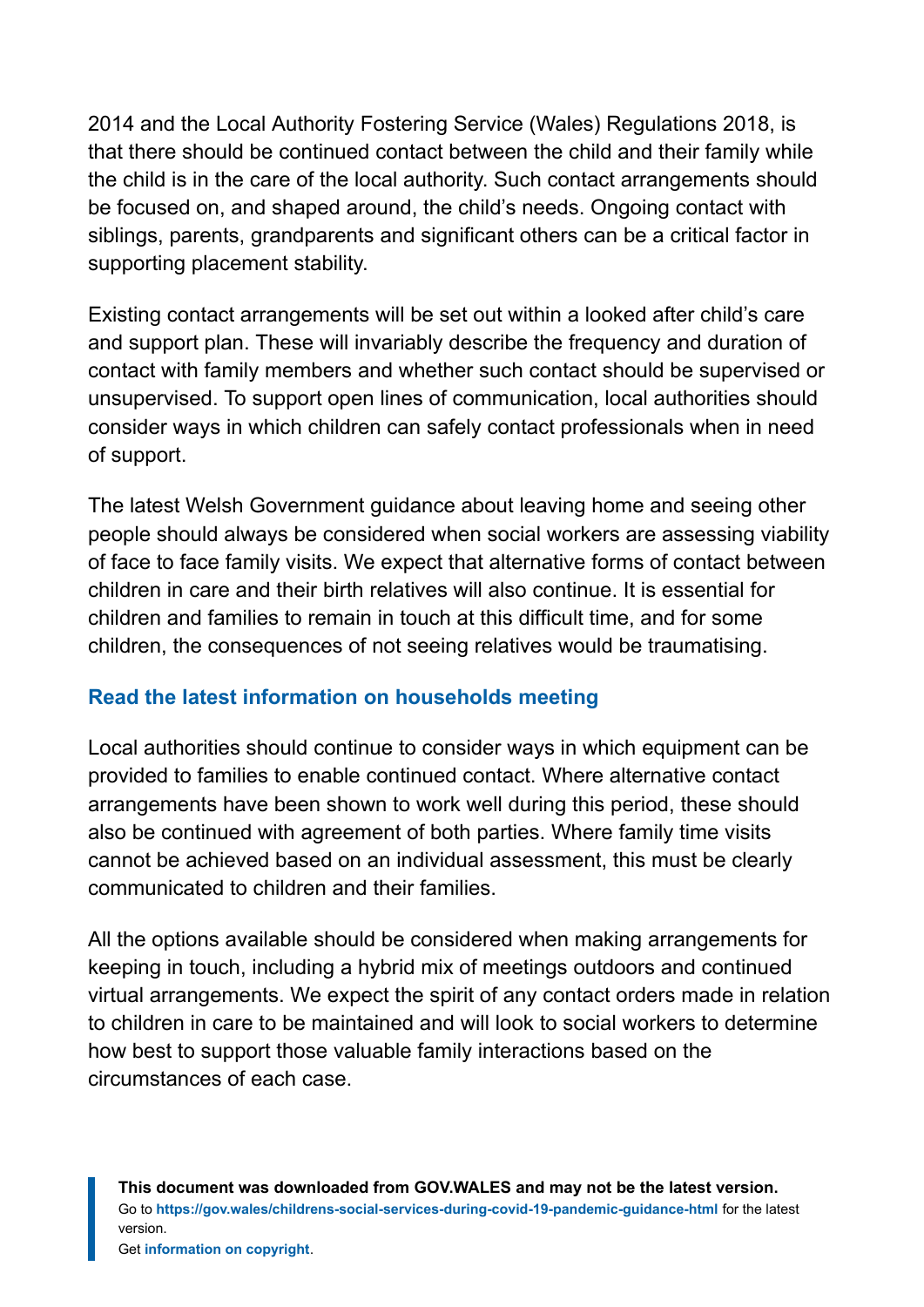As the **[latest information on households meeting explains](https://gov.wales/covid-19-alert-levels)**, in families where parental responsibility is shared, children are allowed to move between parental households. Likewise, children in care who do not live with their parents but have existing arrangements to visit them for contact can continue with these arrangements.

We are working hard across government and with the judiciary to make sure the family justice system continues to operate during this unprecedented time. The Family Courts have issued **[guidance on the delivery of](https://www.judiciary.uk/coronavirus-covid-19-advice-and-guidance/) remote and hybrid [court hearings](https://www.judiciary.uk/coronavirus-covid-19-advice-and-guidance/)**. Local authorities should seek to ensure social workers are supported in preparations for court and when attending court hearings to avoid feeling of isolation and to support well-being.

### **Keeping in contact with children on the child protection register (CPR) and children placed with parents (PWP)**

Maintaining social worker contact with families, where children are on the CPR, on the edge of care or placed at home with parents under Care Orders, is of paramount importance. Social workers should, seek to reintroduce face to face contact with children on the CPR, children on the edge of care and children PWP. The frequency of face to face contact should be informed by a regularly reviewed - risk assessment and agreed with a manager. Remote methods for maintaining contact should continue to be considered where health risks are deemed too high. Social workers should consider the benefits of remote contact and how a mix of contact methods can better support children and families, whilst continuing to help maintain social distancing and minimising the risk of infection.

Social workers will be experienced in assessing risk of harm to children and the Wales Safeguarding Procedures are available to support practice. The Welsh Government is aware that many local authorities are already practicing in this way and we would expect this approach to be replicated across Wales.

Any home visit should be risk assessed using the two stage process principle and comply with **[Welsh Government advice on social distancing](https://gov.wales/coronavirus-social-distancing-guidance)**. If social distancing is not practical or possible during a home visit then **[PPE guidance](https://gov.wales/coronavirus-and-personal-protective-equipment-ppe)** for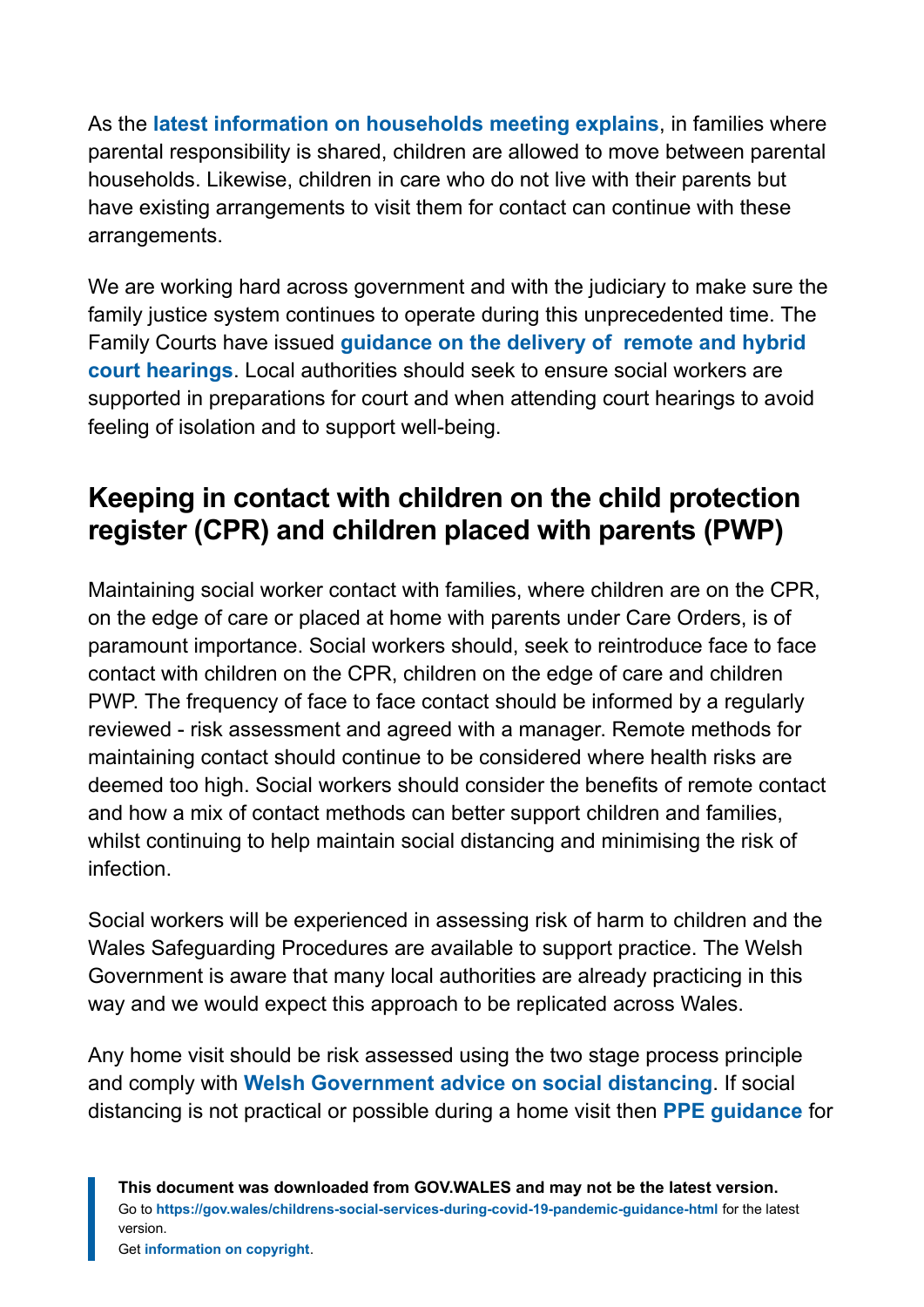COVID-19 should be followed.

Statutory safeguarding visits to see children on the Child Protection Register face-to-face should be carried out at least every 10 working days. If following a two stage risk assessment a decision is taken that this requirement should be met through remote/virtual contact for individual children on the CPR, this decision must be agreed by a manager and the rationale for it must be recorded. All cases should be subject to a review of risks on a frequent basis and at least once per week. This must be communicated to children and families.

### **Initial child protection conferences, initial/subsequent core group meetings and care, support and protection plans**

The Welsh Government recognises that COVID-19 arrangements, workforce capacity and the rapidly changing nature of risk for children and families at this time, present very real challenges to multi-agency child protection decision making and the to the usual care, support and protection planning process for individual children.

However, initial child protection conferences and core group meetings should be maintained using innovative ways such as remote meeting technology. It is important that partner agencies with information about the child or a role in meeting the needs of the child attend and contribute to such virtual meetings. We understand that some local authorities are developing hybrid approaches in order to meet the needs of individual families, some of whom may prefer to physically attend a meeting with their social worker with other agencies joining remotely. We welcome these innovative approaches to person-centred arrangements on a case by case basis as parental attendance is essential.

Decisions in relation to arrangements about how meetings will be conducted and on the nature and frequency of contact with individual children and their families should be included in Care, Support and Protection Plans in the usual way and explained to the family. However a clear record of the decisions taken, any changes in level of risk and the response to these should be maintained.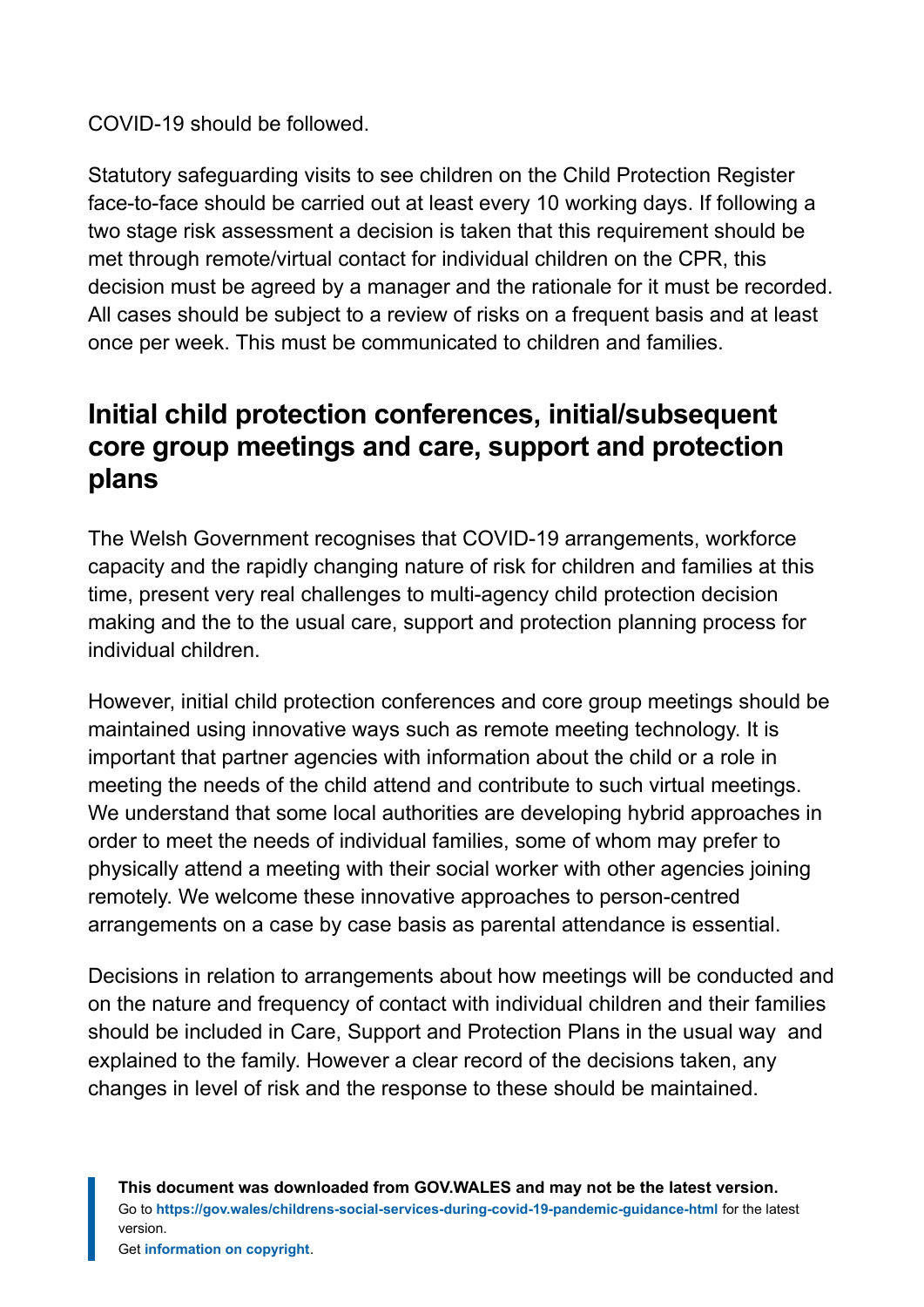### **Contact with families/ children**

Guidance for families about **[meeting arrangements during the current](https://gov.wales/coronavirus-regulations-guidance#section-39247) [restrictions](https://gov.wales/coronavirus-regulations-guidance#section-39247)**.

**[Read the latest information on households meeting](https://gov.wales/guidance-leaving-your-home-and-seeing-other-people-coronavirus#section-45727)**

### **How foster carers can help children to maintain contact with birth families**

We expect all children in foster care to continue to be supported to maintain contact with their birth families and to be able to spend time with their siblings for example, in any way they can. Foster carers should be supported to consider the reintroduction of in-person contact in outdoor spaces, in line with social distancing guidance, or in suitable community venues where it is agreed by both parties and where those venues can comply with social distancing and hygiene requirements.

Contact should also continue to be maintained through daily or regular phone calls, video chats, the use of social media platforms or other means. We recognise that not all families will have access to the internet or laptops, and in many cases children may have restricted access to electronic devices or are not allowed social media accounts, so this must be given consideration and foster families will need support to help children to keep in touch, through letter writing for example.

Arrangements should seek to reasonably fulfil the expectations set out in section 81 of the Social Services and Well-being (Wales) Act 2014 to ensure contact can go ahead in the safest and most appropriate way given the current circumstances.

### **Court ordered contact and ongoing proceedings**

The courts will expect local authorities to act reasonably having considered all relevant factors.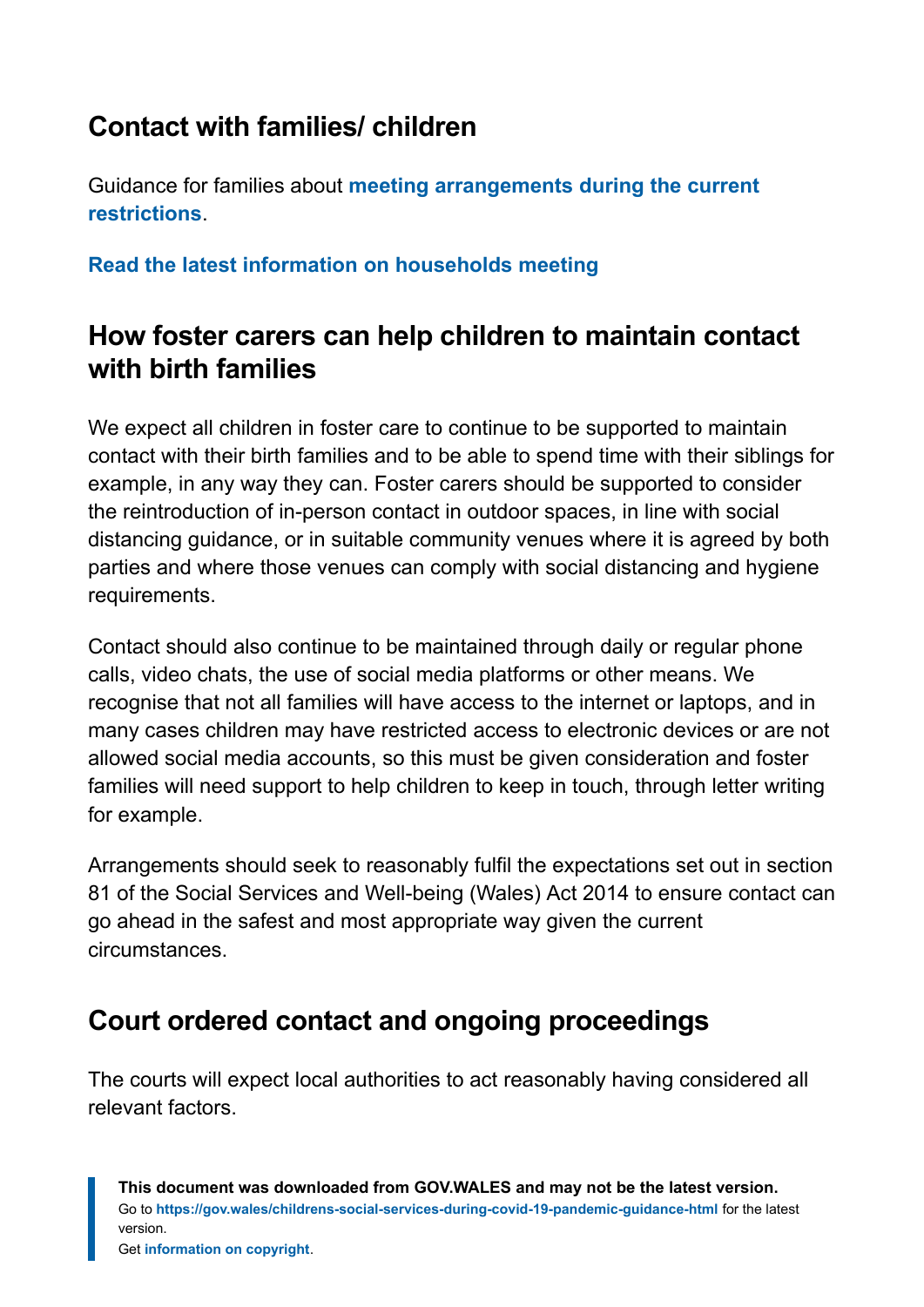The President of the Family Division and Head of Family Justice for England and Wales has provided advice in his statement, **[Coronavirus crisis: guidance on](https://www.judiciary.uk/announcements/coronavirus-crisis-guidance-on-compliance-with-family-court-child-arrangement-orders/) [compliance with Family Court Child Arrangement Orders](https://www.judiciary.uk/announcements/coronavirus-crisis-guidance-on-compliance-with-family-court-child-arrangement-orders/)**. Whilst this is directed at separated families subject to private law proceedings, the principles are relevant. If there is court ordered contact, and contact is unable to take place or happens remotely, local authorities should record the reasons for their decisions.

The National Association of Child Contact Centres (NACCC) has taken the decision that contact centres are able to make independent decisions about whether they feel able to re-open their services. The readiness of centres to be able to offer services will vary significantly and no centre should consider opening their services if they do not feel fully prepared or if doing so contravenes any local advice. The nature of local advice will vary and centres will be expected to make decisions based upon the guidance offered by the current Welsh Government and Public Health Wales advice.

It remains the legal duty of the operator responsible for any facility, to identify and assess risks and take full precautionary measures which comply with current government regulations and guidance. Such restrictions include matters relating to physical distancing between participants and the need to ensure full disinfection of any items of common surfaces and equipment between and before different users or groups of users touch it, plus the need to restrict the number of households which can meet at any one time. Where supervised contact arrangements are in place, the risk of transmission is lower outdoors than indoors and so if and where possible, outdoor meetings should be arranged in order to reduce the risk of transmission of COVID-19.

Consideration should continue to be given to undertaking supervision using video conferencing, with a staff member present during the video conference, where it is safe to do so, to maintain levels of supervision. If the family is selfisolating or being shielded the staff member should be present remotely.

### **Contact with babies/birth mothers**

We would expect contact arrangements with new-borns, babies and toddlers

**This document was downloaded from GOV.WALES and may not be the latest version.** Go to **<https://gov.wales/childrens-social-services-during-covid-19-pandemic-guidance-html>** for the latest version.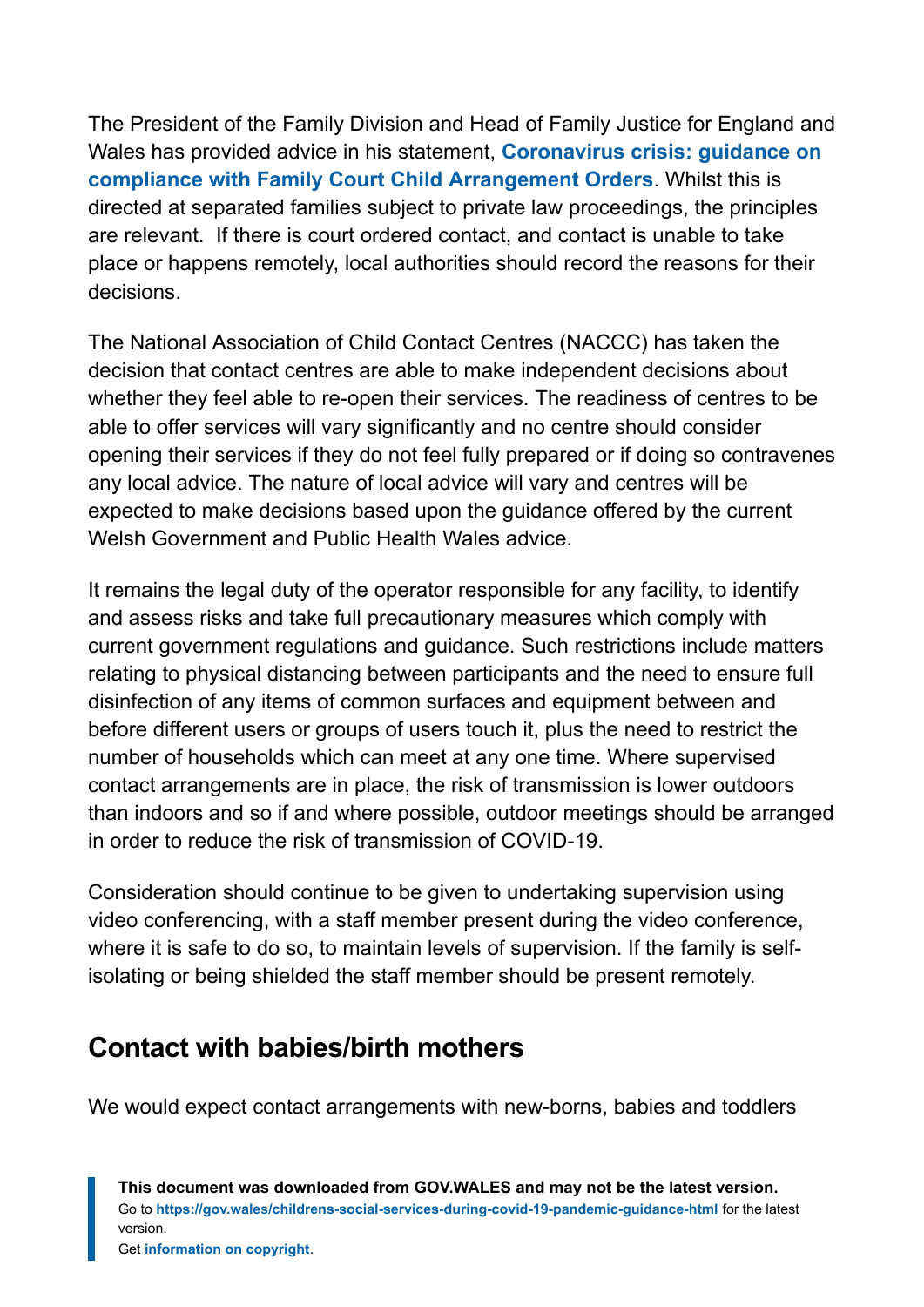and their birth mothers to be prioritised. We recognise compliance with social distancing measures will be difficult to manage however all efforts should be made to sustain the well-being of the child and birth mother in these circumstances.

Appropriate measures must be taken to ensure that all parties concerned are protected as far as reasonably possible, taking into account family circumstances by the use of social distancing and checks to ensure that no-one involved is presenting with symptoms of COVID-19. Additional measures should be considered to enable face to face contact to take place whilst maintaining safe distancing, including arranging contact in open spaces, to help minimise risks of infection.

A two stage risk assessment should be considered including the health of the child and parent, the risk of infection and any other vulnerable people living in each household. Decisions should be taken whilst considering the corporate parenting responsibilities of local authorities and what constitutes reasonable contact. Decisions made should be clearly evidenced, including all relevant factors and recorded.

### **Guidance for separated families**

Throughout the lockdown restrictions, Welsh Government guidance has stated for parents (or anyone who has parental responsibility or cares for a child) who do not live in the same household, that children under 18 can be moved between their parents' or those people's homes.

**[Lockdown regulations have now been updated](https://gov.wales/coronavirus-regulations-guidance)**. This continues to emphasise the importance of social distancing and the purpose of continuing restrictions to help prevent the transmission of the virus, including to those we care about. For separated parents with shared parental responsibility, access and contact arrangements can continue, however if you are in an at-risk or extremely vulnerable group, you should stay at home and children should not visit. As of 16 August when shielding was paused, these restrictions can be relaxed as long as stringent 2-metre distancing is maintained.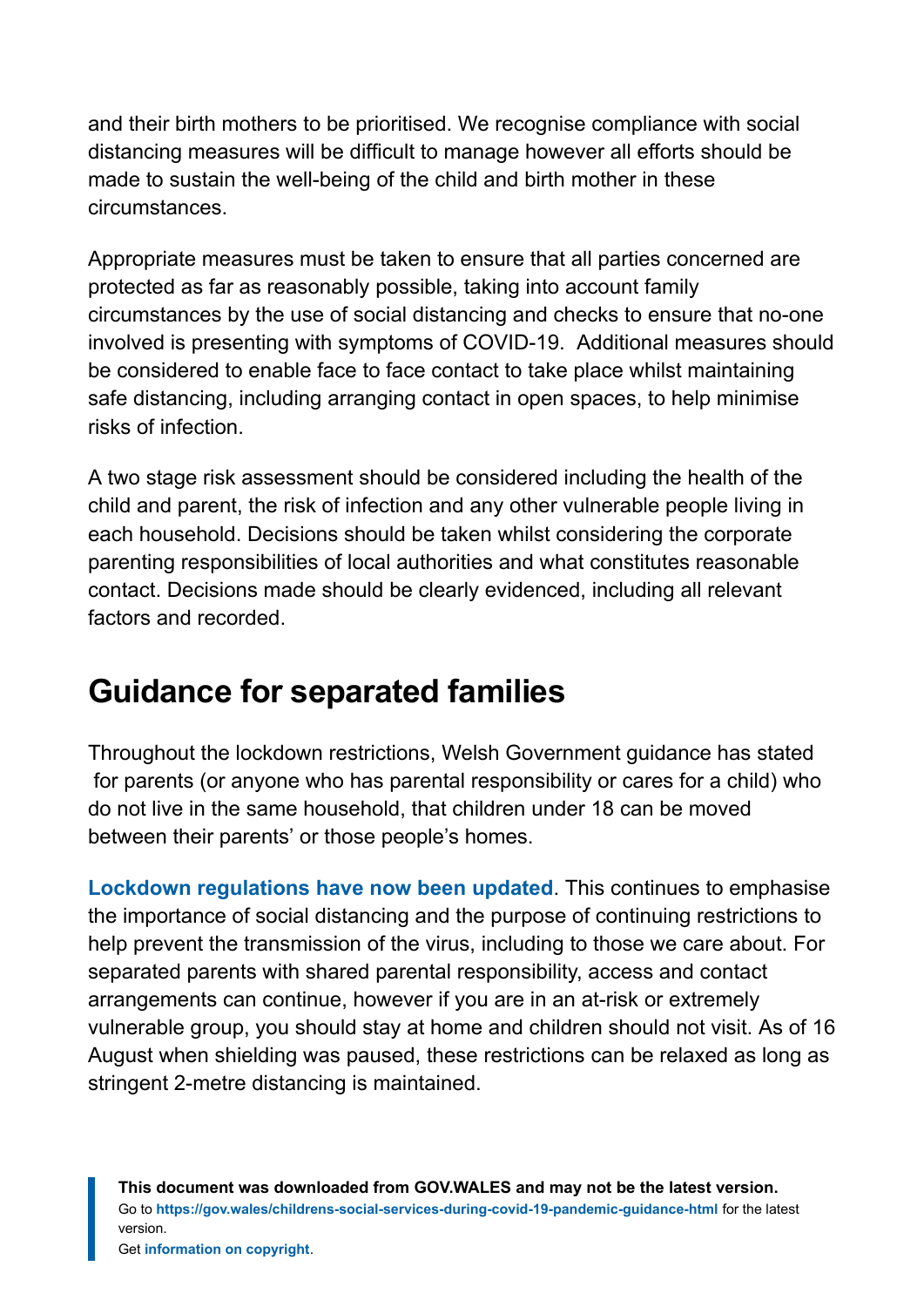As with other areas of the guidance, a degree of personal judgement will need to be exercised when visiting non-resident children or having them to stay, and all households still need to adhere to guidance on social distancing.

The latest extended household guidance can be found in the **[frequently asked](https://eur01.safelinks.protection.outlook.com/?url=https%3A%2F%2Fgov.wales%2Fcoronavirus-regulations-guidance&data=04%7C01%7CHSS-DigitalTeam%40gov.wales%7C192d5f1d377342fd674408d8a6ad9a88%7Ca2cc36c592804ae78887d06dab89216b%7C0%7C0%7C637442611835193484%7CUnknown%7CTWFpbGZsb3d8eyJWIjoiMC4wLjAwMDAiLCJQIjoiV2luMzIiLCJBTiI6Ik1haWwiLCJXVCI6Mn0%3D%7C1000&sdata=W9%2FGKu3KnRKExTrrC5oUIHDvS2d2HWv%2Bp9ZIEMo1WCs%3D&reserved=0) [questions guidance.](https://eur01.safelinks.protection.outlook.com/?url=https%3A%2F%2Fgov.wales%2Fcoronavirus-regulations-guidance&data=04%7C01%7CHSS-DigitalTeam%40gov.wales%7C192d5f1d377342fd674408d8a6ad9a88%7Ca2cc36c592804ae78887d06dab89216b%7C0%7C0%7C637442611835193484%7CUnknown%7CTWFpbGZsb3d8eyJWIjoiMC4wLjAwMDAiLCJQIjoiV2luMzIiLCJBTiI6Ik1haWwiLCJXVCI6Mn0%3D%7C1000&sdata=W9%2FGKu3KnRKExTrrC5oUIHDvS2d2HWv%2Bp9ZIEMo1WCs%3D&reserved=0)**

During this challenging time, we are encouraging parents to work together to find a solution and maintain a sense of routine for their children.

As discussed, the statement issued by the President of the Family Division is in relation to Family Court Child Arrangement Orders, it is relevant to all separated families where children have connections with more than one household. The statement offers general advice to parents recognising that the circumstances of each child and family will differ. Where there are court orders in place concerning contact arrangements between separated parents, the courts will expect parents to act reasonably and sensibly in maintaining these arrangements, whilst continuing to follow official advice.

# <span id="page-19-0"></span>**Care and support plans, pathway plans and reviews**

We recognise COVID-19 has made it difficult for local authorities to comply with some requirements set out in the Social Services and Well-being (Wales) Act 2014, regarding the development of care and support plans for care experienced children and statutory reviews. This may include for example, the delivery of health assessments within existing timescales for looked after children or the timescales for reviewing and maintaining care and support plans or pathway plans.

However, local authorities should make every effort to fully comply with the legislation and continue to fully take into account the needs and wishes of children in their care. It is imperative the development of care and support plans/ pathway plans continues and these are completed, with the full involvement of professionals specified and facilitating the views of children and families, as is reasonably practicable. However, it is recognised there will be practical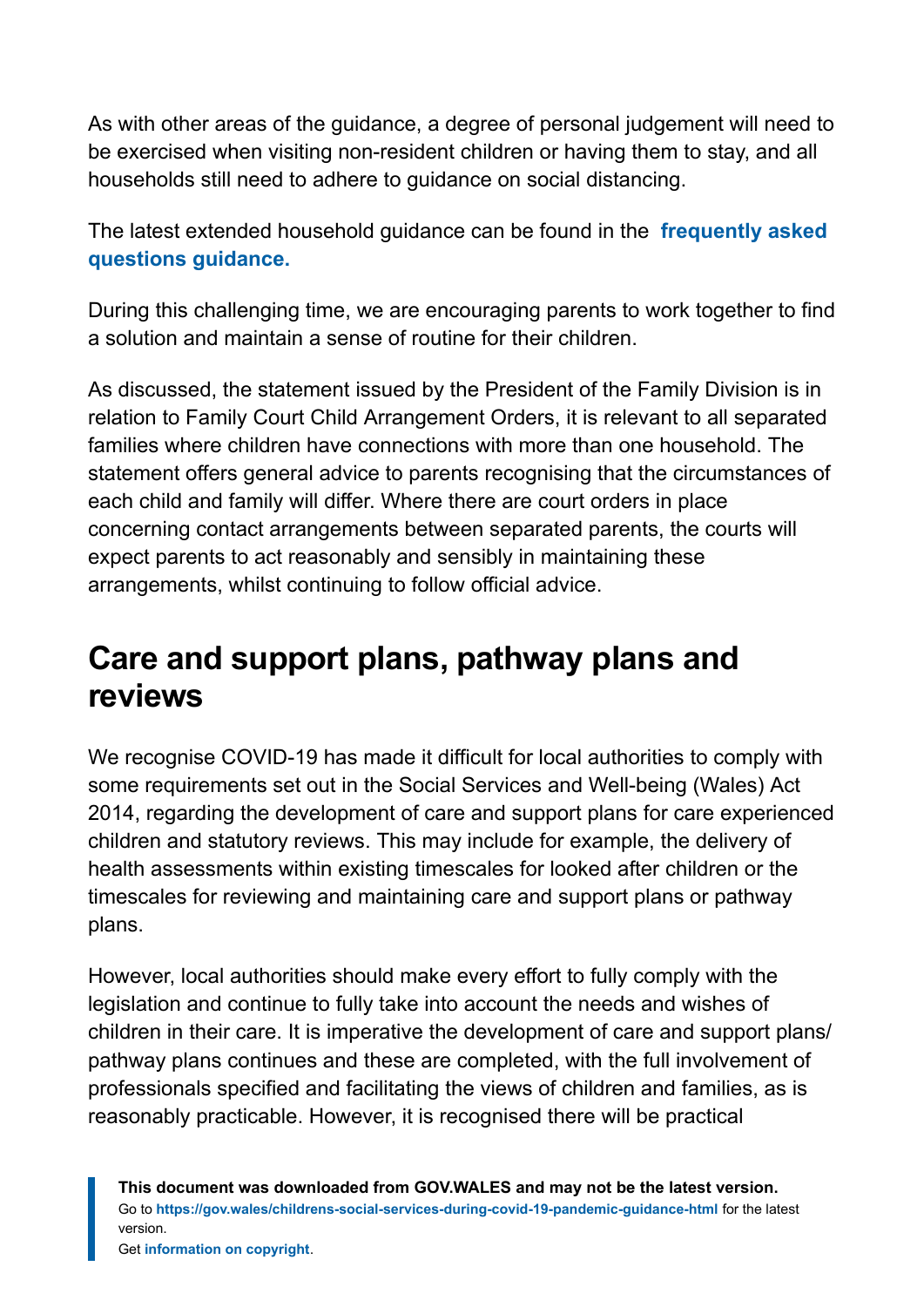implications in the delivery and review of care and support plans within timescales and the effective input of health and education professionals in the current emergency. As measures are being relaxed, local authorities should ensure care and support plans/pathway plans are sufficiently focussed on progression and child focus outcomes. This includes specific actions and realistic strategies that will help meet the child's needs and achieve planned outcomes.

Independent Reviewing Officers (IROs) will continue to have responsibility for monitoring the performance of the local authority in relation to a child's Part 6 care and support plan and undertaking regular reviews. IROs should continue to use digital means to carry out reviews and consider hybrid meetings (a mix of face to face and virtual meetings) for more complex cases, to monitor progress and make decisions. Review meetings should continue to be multi-agency, involving key agencies and professionals as is reasonably practicable, include the role of advocates and facilitate the wishes of the child and family members.

Children and young people should be informed of the changes in their statutory reviews and supported to participate to ensure their views and wishes are heard. Children's ability to participate in virtual meetings must be considered and efforts made to promote their involvement, for example, prior phone calls, test calls etc, to help familiarise children with the new process.

# <span id="page-20-0"></span>**Fostering**

We recognise the pressures being placed on fostering services and placements during this current time. Local authorities are already taking measures to support foster carers and ensure continued stability of the workforce and placements. **[AfA Cymru has provided guidance for effective functioning during this](https://www.afacymru.org.uk/fostering-during-covid-19/) [time](https://www.afacymru.org.uk/fostering-during-covid-19/)**.

#### **What should happen to foster children if foster carers are selfisolating or become ill?**

Maintaining a permanent stable setting for children wherever possible is of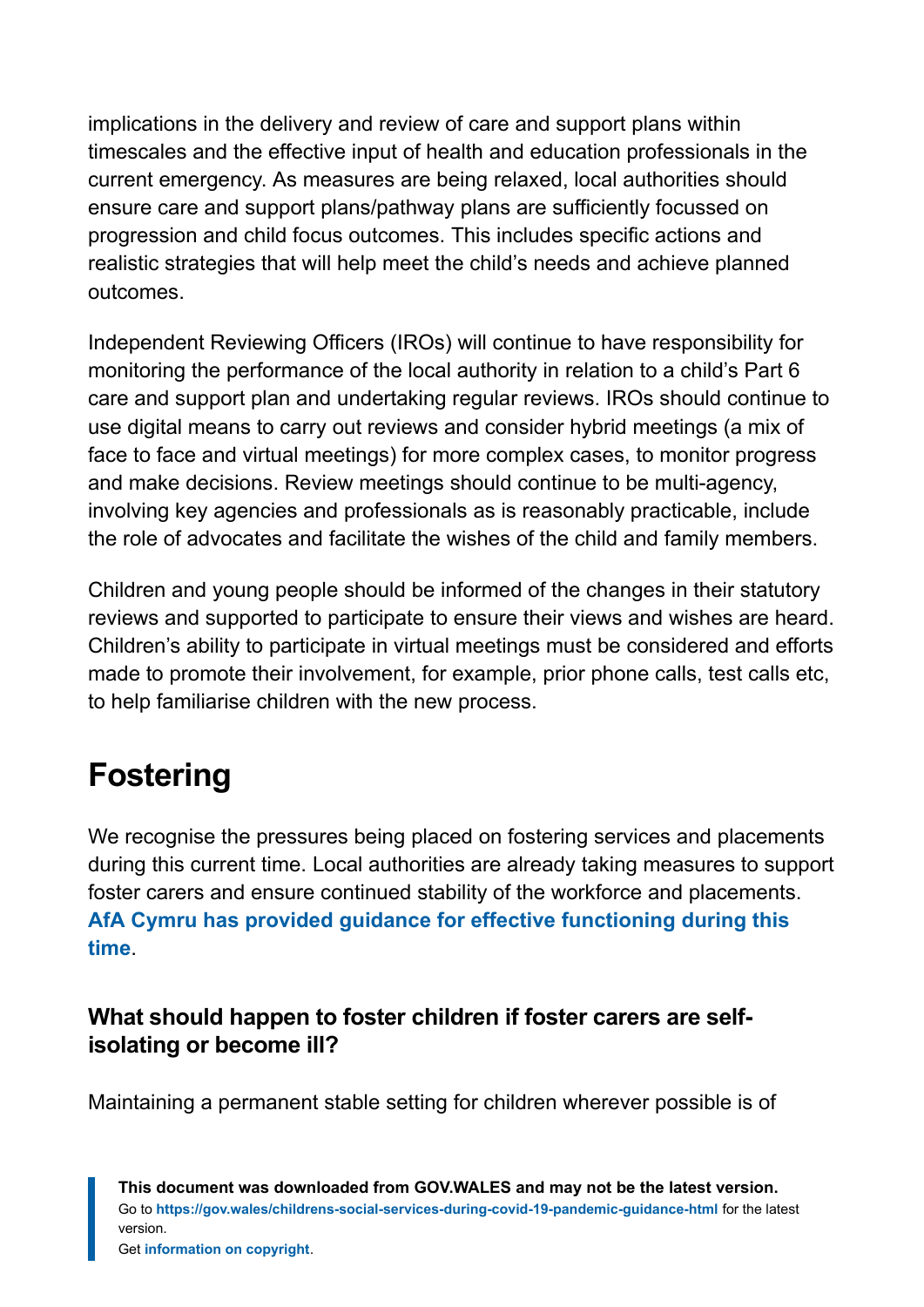paramount importance. Should foster carers/children start presenting symptoms of COVID-19 we would expect children to remain with their foster parents in line with the self-isolation quidance. Whilst these are unsettling times for those involved in caring for and supporting children in foster care, we are grateful for the continued support and stability that is being provided for children in foster care.

#### **What if there are not enough foster carers to care for additional children or provide respite for other foster carers who have become ill?**

We recognise that it might be challenging to provide additional respite for foster carers in this context. Local authorities should ensure systems remain in place to maintain interested applicants and identify ways to free up space within existing foster homes to make it easier to identify potential placements and ensure new foster carers are assessed and approved.

Where children may need to come into care for a short period of time for respite where birth parents or foster carers are ill, local authorities can re-purpose existing short break provision. In such circumstance, local authorities should change their statement of purpose for these settings and inform Care Inspectorate Wales.

#### **We might need to recruit and approve more foster carers in the short term. What is being done to change regulations related to fostering panels?**

We recognise that fostering services will want to bring in more emergency foster carers to help build capacity within their services in case of additional demand. We would encourage them to do this. Whilst they will want to ensure that assessments and approvals are thorough and comply with regulations, we do not want this to be unnecessarily delayed.

Whilst the crisis presents new challenges, we understand that foster placements currently remain stable across Wales and local authorities have been stepping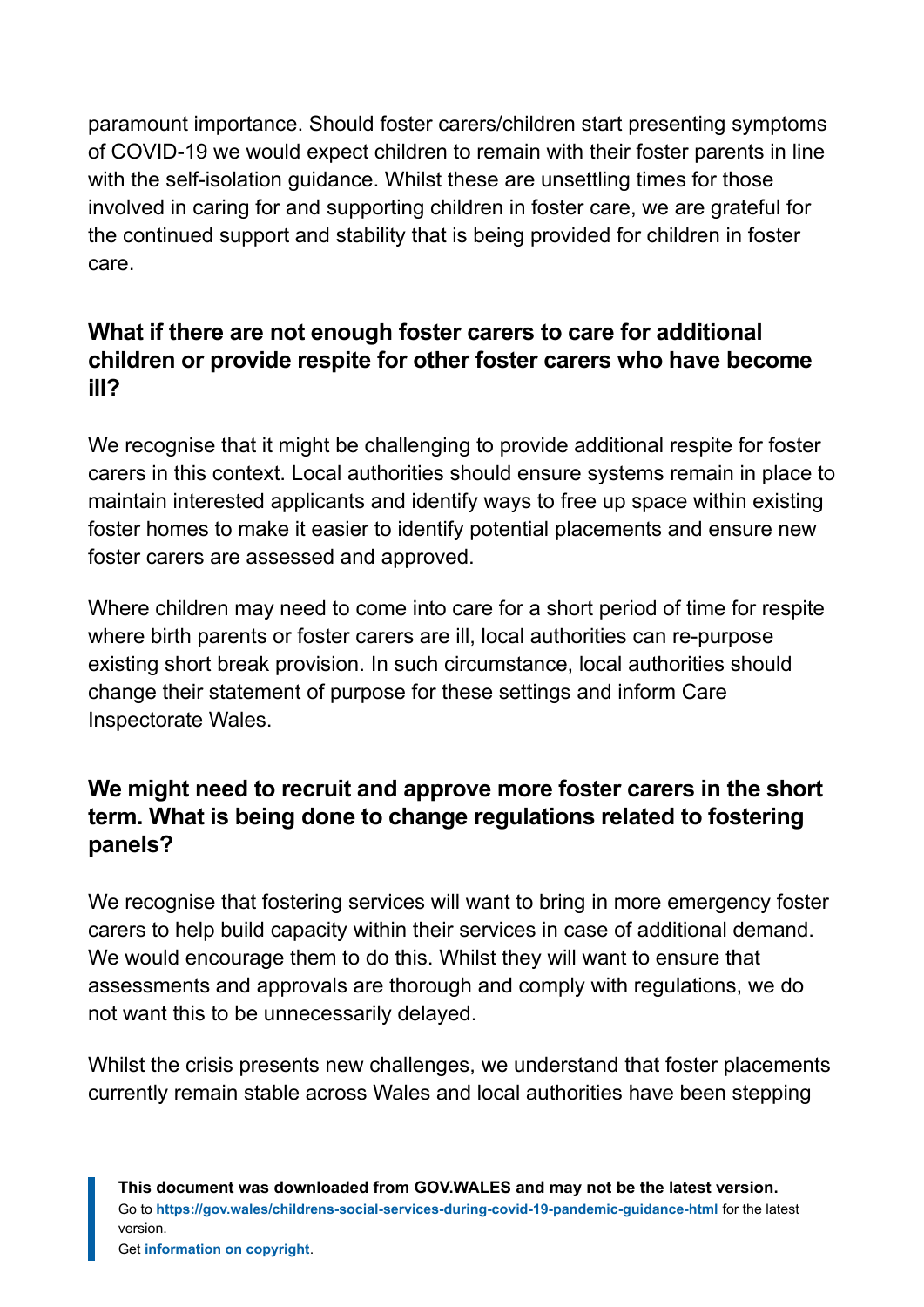up their support for foster carers. We consider there is already sufficient flexibility within **[The Fostering Panels \(Establishment and Functions\) \(Wales\)](https://www.legislation.gov.uk/wsi/2018/1333/contents/made) [Regulations 2018](https://www.legislation.gov.uk/wsi/2018/1333/contents/made)** for fostering services to convene remote panels.

#### **Undertaking Medical Assessments for Prospective Foster Carers**

The Fostering Panels (Establishment and Functions) (Wales) Regulations 2018, includes a requirement that a fostering services provider should, as part of the assessment process for prospective foster carers, 'obtain details of health (supported by a medical report)'. We are aware that the pandemic has raised issues with the ability for some prospective foster carers to access medical assessments with GPs either via face to face or remotely.

To keep the foster care system flowing whilst maintaining our focus on safeguarding children, minimising disruption to the fostering process and maintaining sufficiency of foster care placements, we have implemented the following:

- prospective foster carers whose applications were already in the system as at 8th November 2020 and who have been unable to access face to face or virtual health assessments with a GP during the assessment process, can proceed to panel as planned with any recommendation for approval based on a self-declaration of health
- from 8th November 2020 all new prospective foster carer applicants entering the system, must access either a face to face or remote health assessment by a GP during the assessment process and before progressing to foster panel
- by 31st March 2021, all foster carers approved utilising a self-declaration of health form must have completed a full adult health assessment and the service must complete a review of their approval, under the regulatory first year review process

It is important to use the time between now and the end of March to put in place full adult health assessments for your newly approved foster carers so that backlogs at the end of March 2021 are avoided.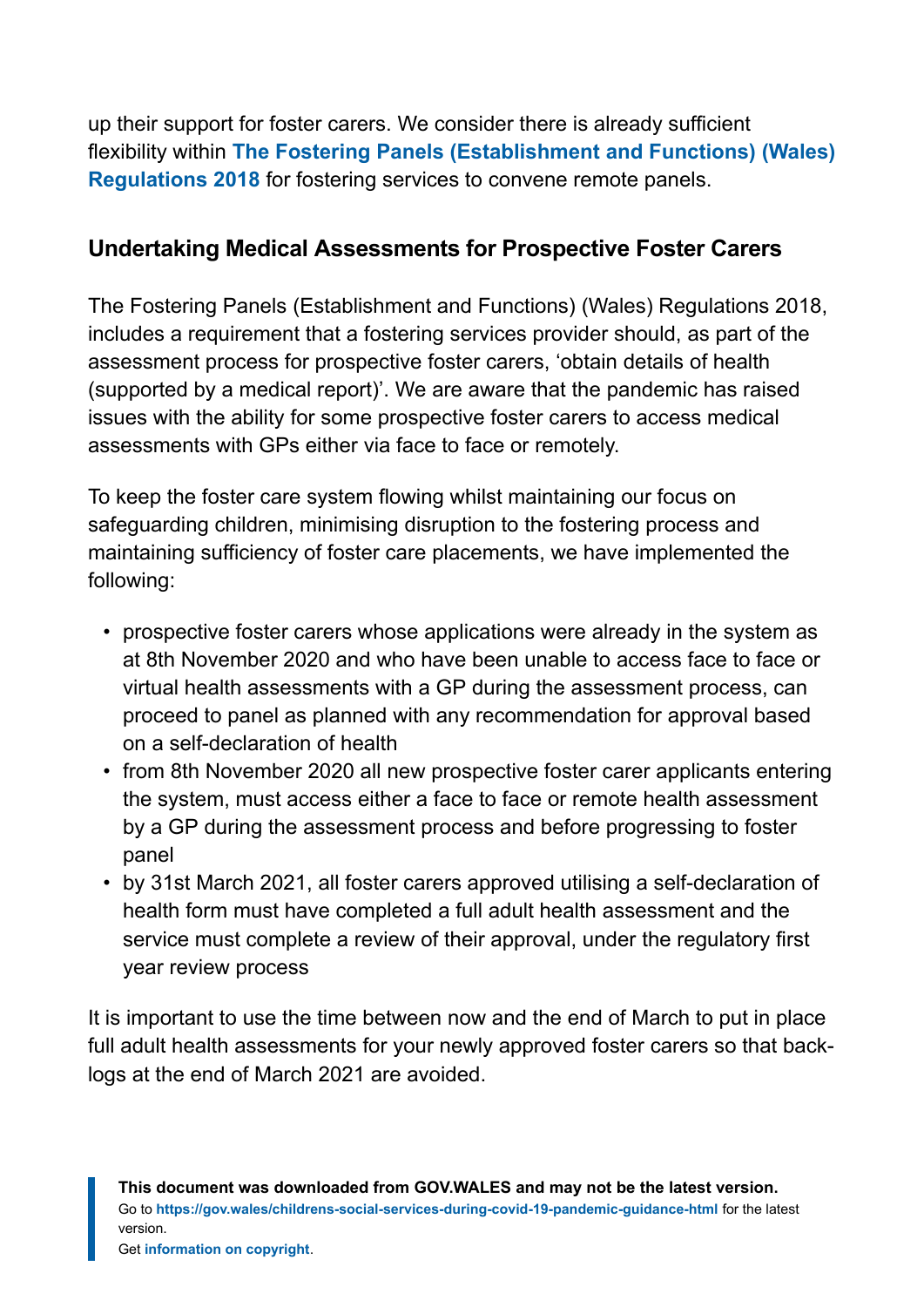We recognise the valuable contribution that medical advisors provide to the health assessment process for prospective foster carers and would encourage agencies, where possible, to continue to work closely with the medical advisor in their area to maximise the clinical support required for this process. Their support may also assist in alleviating any issues that arise with the ability to access health assessments. It is recognised however that not all agencies have access to a medical advisor.

Please note: that all other requirements set out in the regulations remain in force.

#### **Can we change the number of children that a foster household can care for?**

Foster carer approval terms, including age range and number of placements, may need to be flexible in the current circumstances. Where fostering services are concerned about capacity, they should start identifying potential fostering households that may be able to accommodate additional children and have sensitive and appropriate conversations as part of their contingency planning. No fostering household will be expected to take additional children into their home but many will want to offer help and these families should be enabled to do so.

Schedule 7 of the Children Act 1989 currently allows for some flexibility in placing multiple children together by allowing local authorities to grant exemptions to the usual fostering limit in specific placements.

### **Face to face/in person contact during the foster care process**

When considering in-person and face to face contact, local authorities should continue to risk assess on a case by case basis. Local authorities will already have their own risk assessment processes in place and these should continue. Consideration should be given to the principle of a two stage risk assessment process - based upon an assessment of both necessity and risk. Such instances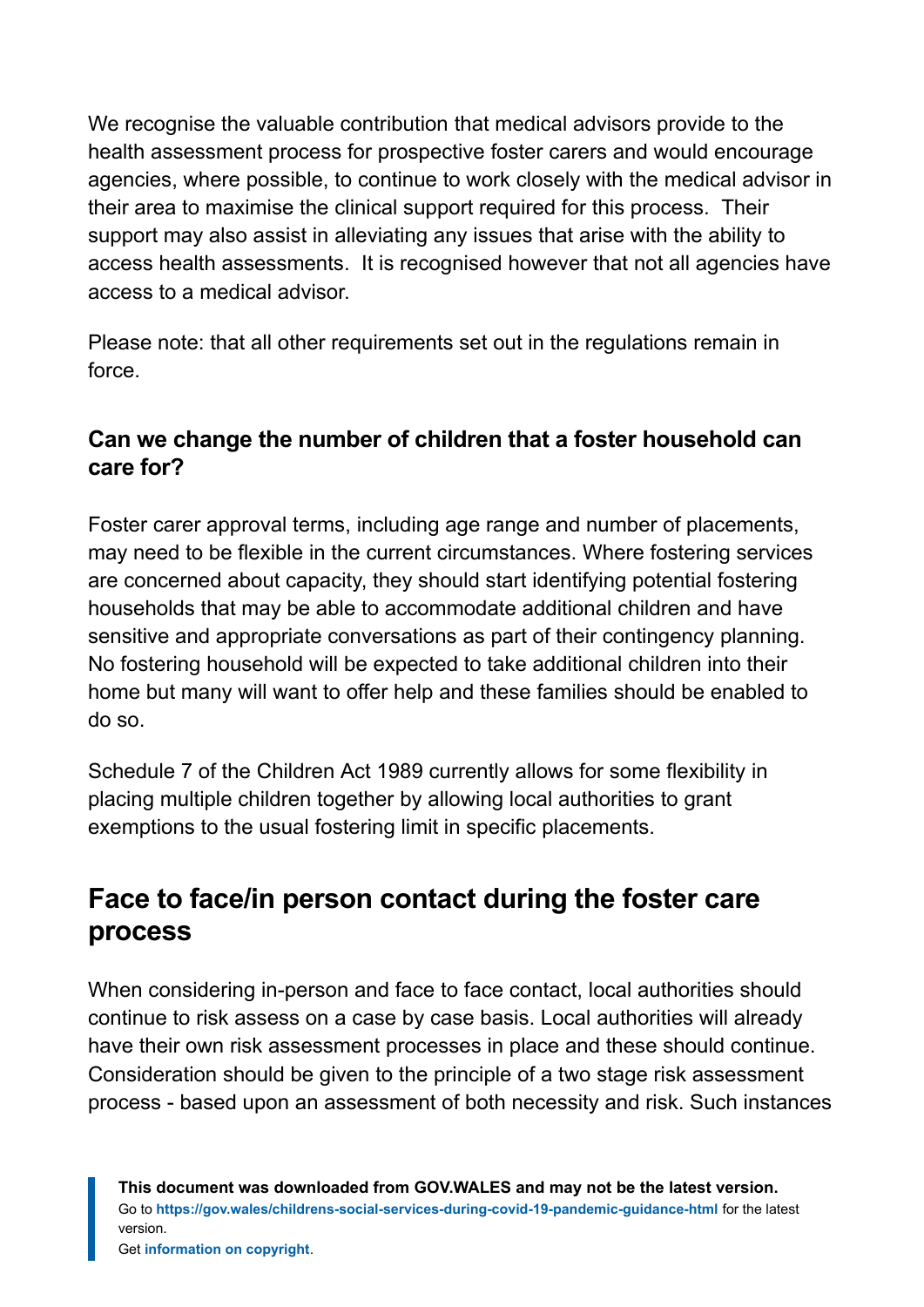can include:

- assessment for connected persons and general foster carers (including home visits to applicants homes)
- face to face family contact
- preventative support services
- moving on to adoption
- placement support

Where face to face/in person contact is not deemed as necessary or appropriate, the use of remote communication technology should be exercised.

### **Should services make additional payments to foster carers during the COVID-19 pandemic?**

Fostering services should decide how best they support their foster carers during the pandemic. **[AfA Cymru's guidance offers some helpful advice](https://www.afacymru.org.uk/fostering-during-covid-19/)** to services to assist decision making.

The Welsh Government recognises the vital role foster carers are providing in caring for the vulnerable children in every community in Wales during the health crisis. **[Social care workers cards, are available](https://socialcare.wales/service-improvement/social-care-worker-card-faqs)** for issue to foster carers as well as registered social care workers.

# <span id="page-24-0"></span>**Adoption and Fostering (Wales) (Miscellaneous Amendments) (Coronavirus) Regulations 2020**

The Adoption and Fostering (Wales) (Miscellaneous Amendments) (Coronavirus) Regulations 2020 came into force on the 1st November 2020 and will cease on 31 March (these can be revoked before this date if the situation with the pandemic improves).

These Regulations aim to support the fostering sector during the pandemic by making an amendment to Regulation 26 of the Care Planning, Placement and Case Review (Wales) Regulations 2015 to extend the period that a local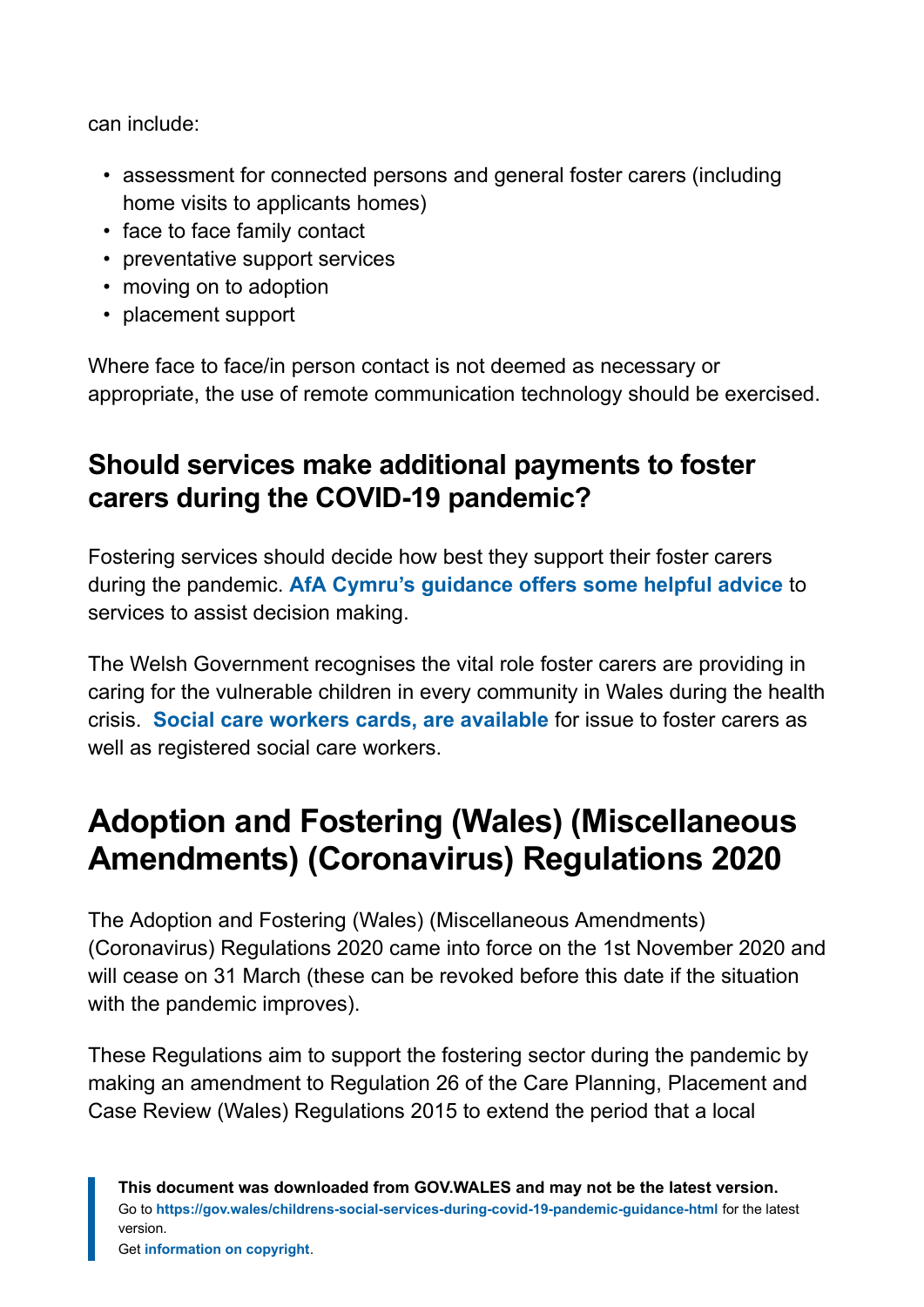authority may make a temporary approval of a connected person / kinship carer from 16 weeks to 24 weeks.

**[Association for Fostering and Adoption Cymru \(AFA Cymru\)](https://www.adoptcymru.com/)** have produced a **[good practice guide](https://www.afacymru.org.uk/wp-content/uploads/2020/11/WGguideCovidreg26.pdf)** to support this change.

### <span id="page-25-0"></span>**Children's residential homes**

Ensuring vulnerable children remain protected is a top priority for the Welsh Government. Local authorities have worked closely with residential homes on continuity plans to ensure they can safely remain open so children in these homes can continue to receive the care and support they need. For more information please visit **[Social Care Wales](https://socialcare.wales/service-improvement/information-and-resources-to-guide-you-through-covid-19)**

Should providers be looking to change the purpose of a care home from short breaks provision to supporting COVID-19, a notification of a change to the statement of provision is required to CIW.

You must continue to notify CIW if your home is going to close and where you have an immediate or impending staffing shortage which may lead to the closure of your home, you should discuss this as a matter of urgency with the relevant placing local authorities.

We expect all children in residential care to continue to be supported to maintain contact with their birth families and to be able to spend time with their siblings. New guidance has been developed to support providers as they support children to reconnect safely with families, friends and professionals, whilst restrictions are in place. Providers have been supporting people to maintain contact in a variety of ways via daily or regular phone calls, video chats, the use of social media platforms or other means. In addition to these methods, the new guidance encourages care and support providers to make every effort to facilitate outdoor visits where it is safe to do so. It also includes guidance around limited indoor visits. In making arrangements for children to re connect with their family and friends, providers must discuss and agree these with the placing authority. The contact details must be set out within the child's care and support plan and personal plan.

**This document was downloaded from GOV.WALES and may not be the latest version.** Go to **<https://gov.wales/childrens-social-services-during-covid-19-pandemic-guidance-html>** for the latest version.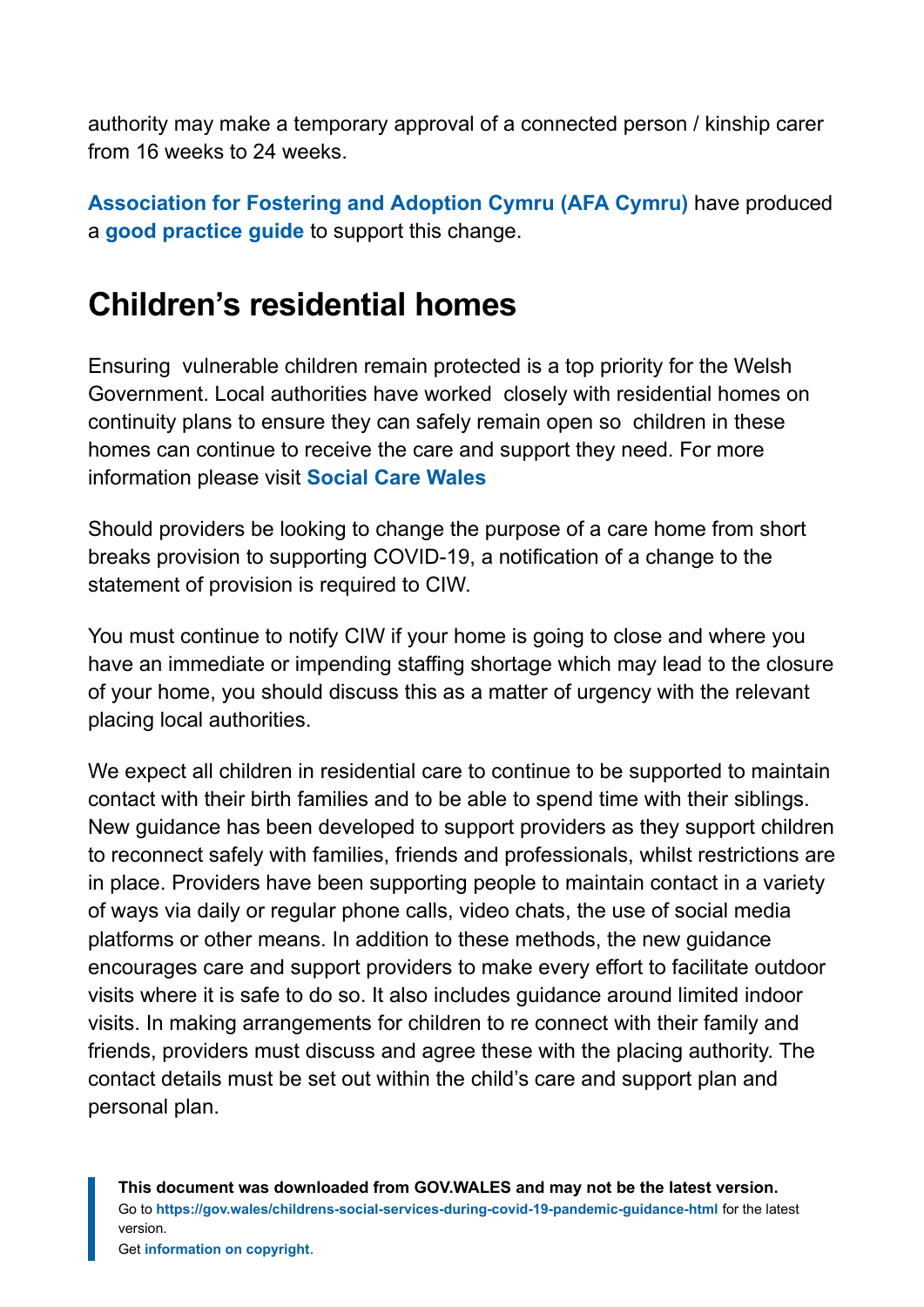Further details can be found at **[Welsh Government](https://gov.wales/visits-care-homes-guidance-providers)** and will be updated periodically.

Updated guidance has been prepared about the use of PPE in children's residential homes and the requirements around testing for children. A set of **[frequently asked questions](https://phw.nhs.wales/topics/latest-information-on-novel-coronavirus-covid-19/information-for-healthcare-workers-in-wales/childrens-residential-care-homes-faqs/)** has been prepared to help local authorities and providers work through some of these issues that have been raised concerning the tailoring of **[PHW's guidance](https://phw.nhs.wales/topics/latest-information-on-novel-coronavirus-covid-19/information-for-health-and-social-care/prevention-and-management-of-infection-and-outbreaks-of-covid-19-in-residential-settings-in-wales-version-4/)** to different circumstances within children's settings.

### **Securing placements if placements in children's homes or foster care cannot be found?**

Local authorities will need to ensure the accommodation provided to children meets their needs to the best of their ability given the current context.

Any service that delivers care and accommodation for children, as defined in Schedule one of the Regulation and Inspection of Social Care (Wales) Act 2016 must be registered with CIW as a care home for children.

Placements in independent and semi-independent provision can be the right choice for some young people, acting as a stepping-stone to adult life, and we expect these to continue (please see care leavers section below concerning additional support required). If the service is providing care, it must be registered with CIW.

Local authorities must continue to do all they can to promote the well-being of looked after children and ensure their safety in accordance with the Social Services and Well-being (Wales) Act.

# <span id="page-26-0"></span>**Adoption**

Every child should continue to be offered the best opportunity to flourish in a safe family environment where their fundamental needs are met and where they can enjoy the same opportunities as any other child. For some vulnerable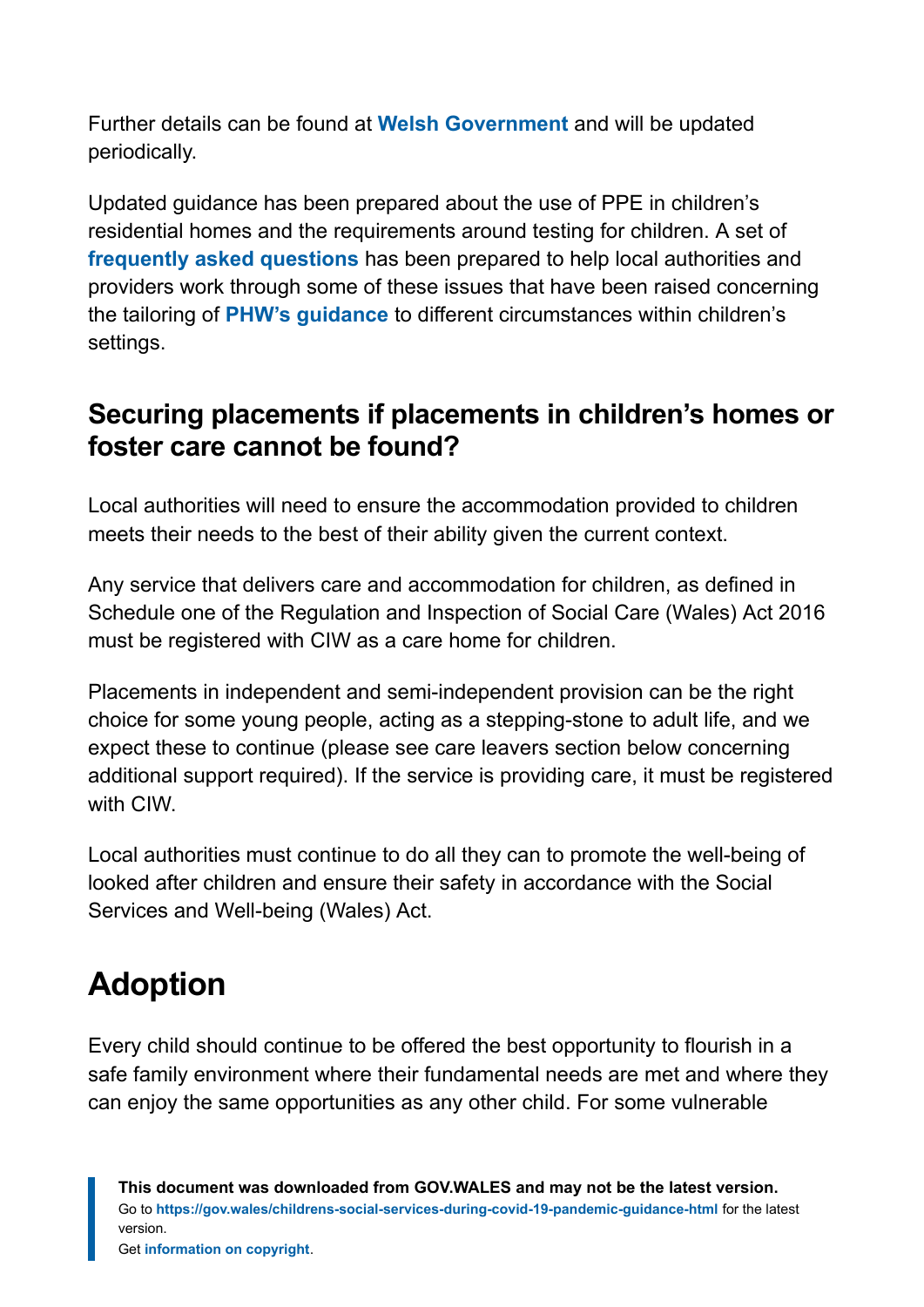children adoption is a positive and effective intervention for meeting their care needs and improving their overall outcomes.

It is vital that in these adverse times we do not lose sight of the importance of progressing adoption placements. It is important that Regional and Voluntary Adoption Agencies continue to recruit adopters, progress plans to place children and support adoptive families, working innovatively and flexibly where possible. This will enable agencies to maintain services and return to more normal operating once the COVID-19 crisis is over, thus providing permanence for these children and freeing up foster placements that will be required to meet the needs of other vulnerable children in Wales.

To aid the continuation of adoption services especially with regards to facilitating contact arrangements and adoptive placements, the National Adoption Service has introduced a 'Risk Assessment Framework' for all adoption agencies to use. The Framework is designed to provide a realistic and consistent roadmap for the continuation of adoption services across Wales, adapting to, and embracing the new ways of working as a result of COVID-19, and ensuring that vulnerable children with an adoption plan can be moved into their permanent homes in a timely, planned and supported way. This framework can be accessed directly from the **[National Adoption Service](https://www.adoptcymru.com/)**.

### **Should we stop all introductory meetings for children with new adopted parents?**

No, whilst we understand that these will be challenging in current circumstances there should not be a blanket ban. There needs to be a case by case, riskbased decision to ensure that those children who can be moved into their permanent homes can be.

The National Adoption Service has developed a framework to support Welsh services to consider whether this is possible on an individual case-by-case basis while also meeting necessary legal guidelines and the restrictions imposed by the current public health emergency. Regional and Voluntary Adoption Agencies should consider utilising communication technology to continue with the adoption process where possible.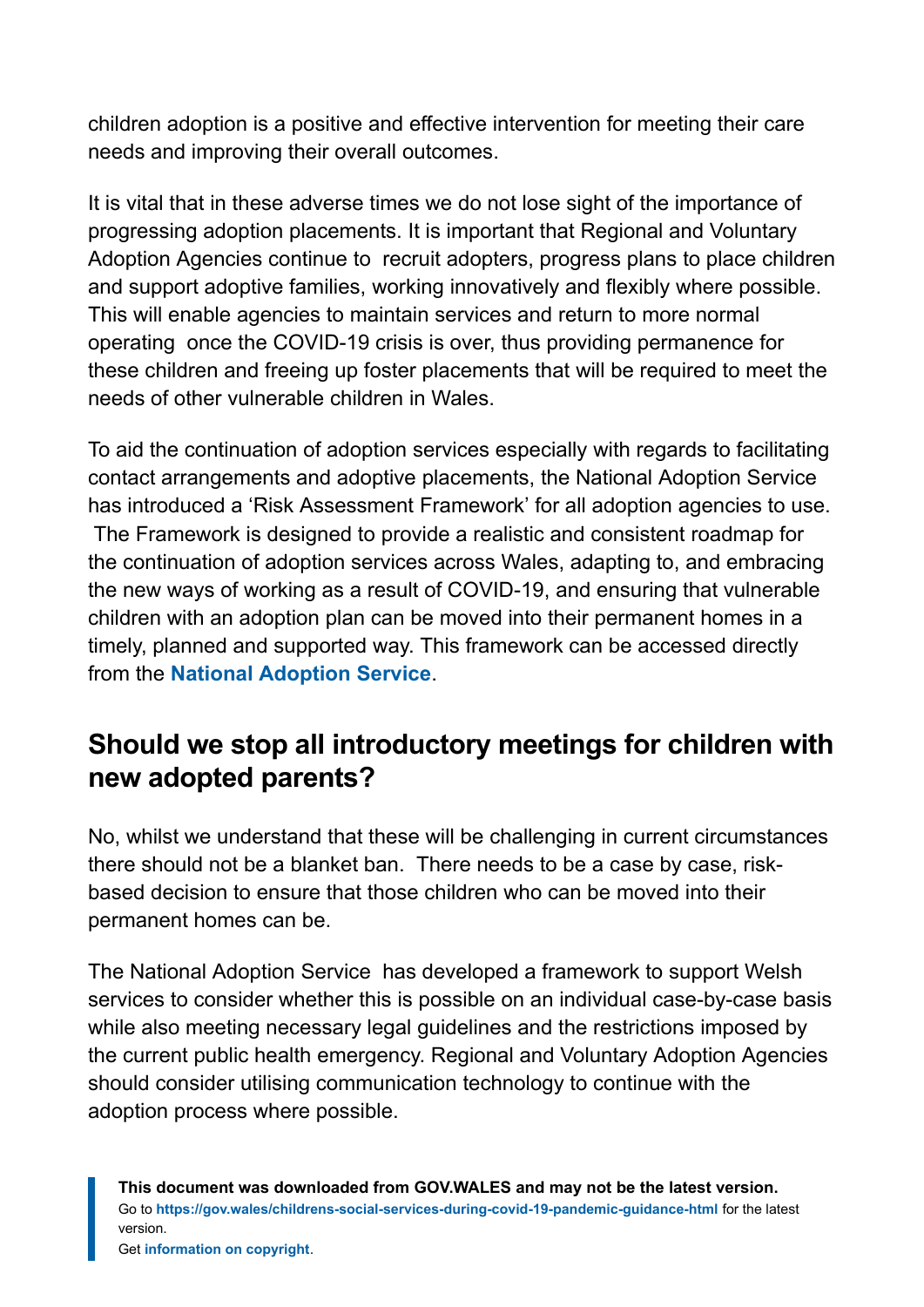### **During this challenging period do we have to comply with the requirements of the Adoption Agencies (Wales) (Amendment) Regulations 2020 which came into force on 1 April 2020?**

Welsh Government has considered the implications associated with the introduction of the Adoption Agencies (Wales) (Amendment) Regulations 2020 as their introduction coincided with the COVID-19 pandemic.

From April to October 2020 Welsh Government provided assurance to providers that no action, whether by use of Ministerial Directions powers or otherwise, would take place in relation to any infractions of the requirements in the new Regulations between 1st April 2020 and 30th October 2020 or until normal running is resumed, provided that these occurred with good reason.

From 1st November 2020 the Adoption and Fostering (Wales) (Miscellaneous Amendments) (Coronavirus) Regulations 2020 came into force and will cease to have effect on 31st March 2021 but can be revoked at any time before then if the situation improves. The Regulations provide the agreement above with legislative effect. The easements are summarised as follows:

### **A. Easements of certain procedural requirements in stage 1 and stage 2**

Stage 1 and stage 2 of the two stage adopter assessment process to run concurrently. This could mean, for example, that where it has not been possible to obtain health assessments and other checks during stage 1 applicants can move into stage 2 and these checks can be followed up and undertaken during stage 2 of the process.

The requirement remains however that all the necessary checks need to be fully completed before an adopter is approved.

Applicants will not be able to access the Independent Review Mechanism (IRM) where their applications are unsuccessful for such reasons relating for example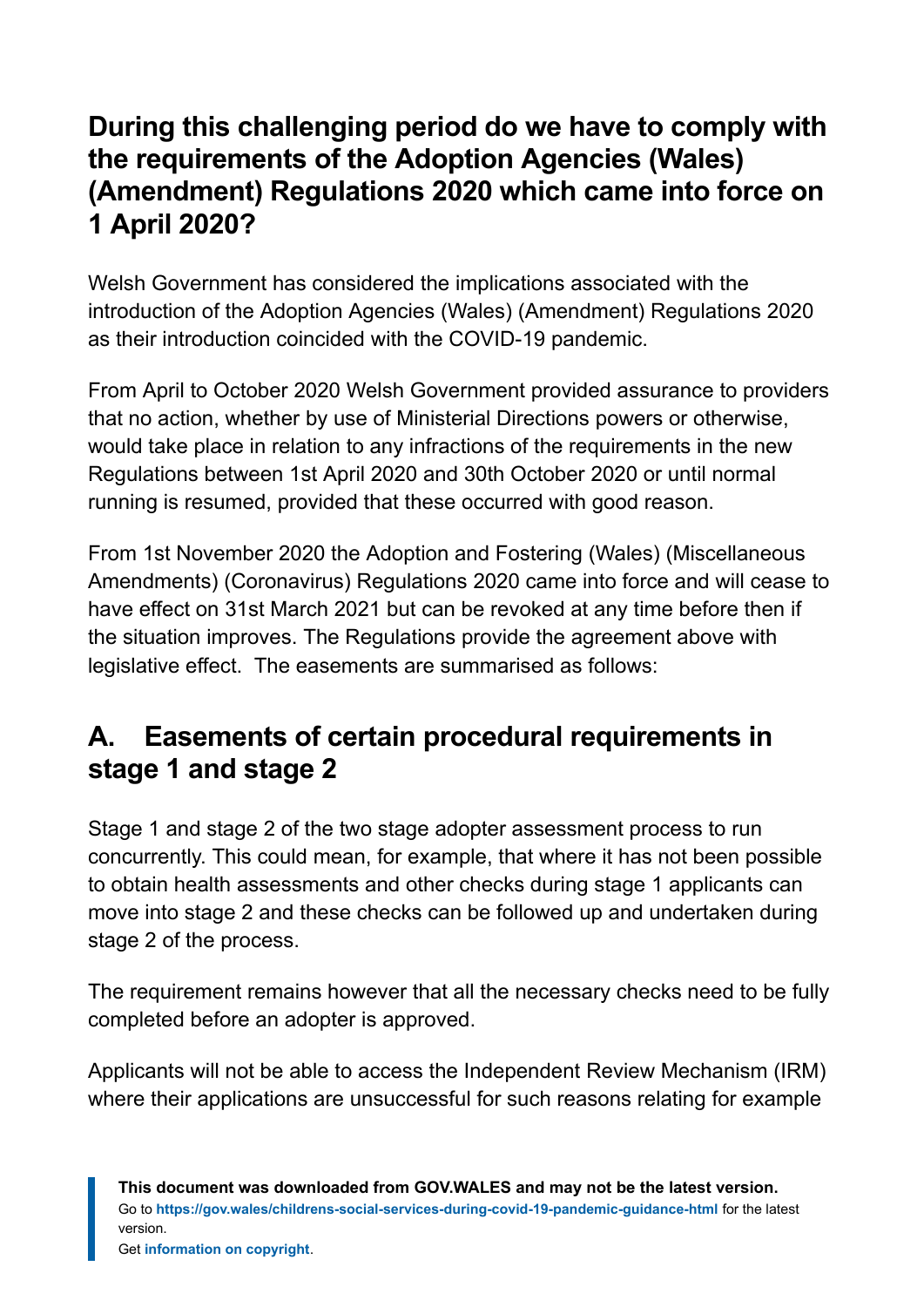to DBS or health checks, as would have been the case if these checks were completed in stage 1. Adopters will be able to access the IRM after stage 2, if their application is not approved for any other reason not relating to DBS, health or local authority checks such as child protection issues.

### **B. Easements of timescales for completion of stages 1 and 2 and length of time prospective adopter can pause between stage 1 and 2**

- timescales for stage one and stage two of the process from 2 months (stage 1) and 4 months (stage 2) remain in place but agencies will only be required to meet the timescales where reasonably practicable during the outbreak
- the 6 month limit on the length of time a prospective adopter could leave between stage 1 and stage 2 will be removed

A Good Practice Guide has been developed by the National Adoption Service to support providers and can be accessed by contacting the National Adoption Service via **[contact@adoptcymru.com](mailto:contact@adoptcymru.com)**

### **Should we stop adoption panels?**

Regional and Voluntary Adoption Agencies should consider how panels can continue to ensure the adoption system continues to place children, but we accept that some delays may occur especially for more complex cases.

Panels should consider continuing remotely through video or conferencing calls and this should be determined on a case by case basis. Adoptive parents and prospective adopters should only offered the opportunity to join via video/ telephone calls.

It may be possible to undertake partial or 'hybrid' panels (where some members are physically present), these should be considered especially as restrictions ease but subject to all risk assessments and strict compliance with the social distancing requirements.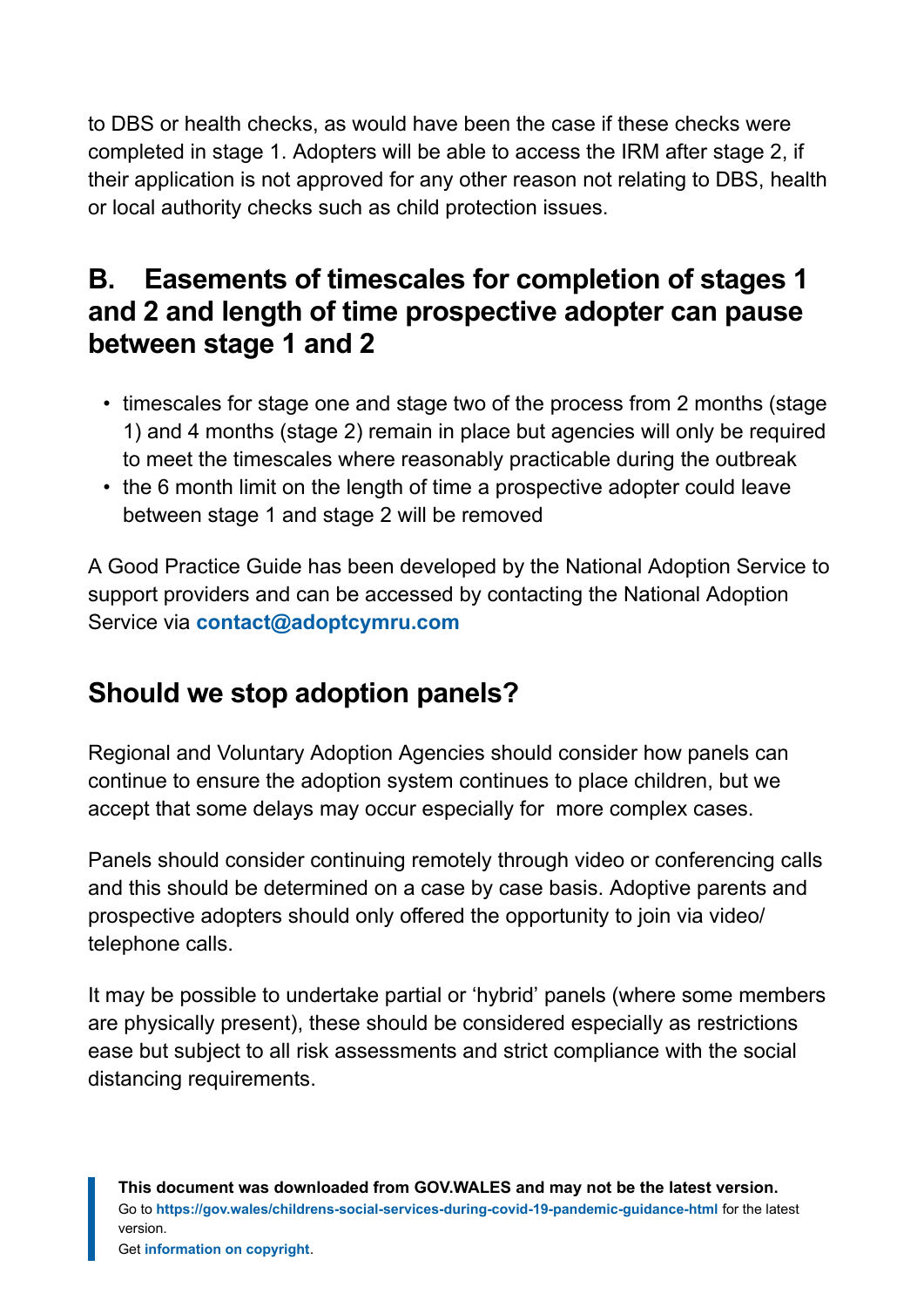### **Carrying out adoption medicals**

The Adoption Agencies (Wales) Regulations 2005 (in regulation 26(a)) include a requirement that an adoption agency must obtain a written report from a registered medical practitioner about the health of the prospective adopter following a full medical examination. During the COVID-19 crisis we are aware that the NHS has significantly reduced the ability to provide these health assessments for prospective adopters as priorities have been refocussed towards dealing with the emergency situation.

On 15th June a virtual medical assessment process was introduced for prospective adopters. This process is time bound and only in place whilst face to face consultations are proving to be difficult during the COVID-19 crisis.

Where possible, it is recommended that the usual in person consultation with a GP is undertaken. In cases where this is proving to be difficult, prospective adopters can access a virtual medical assessment with a GP via remote technology.

This interim virtual medical assessment process will ensure prospective adopters can access medical assessments and move on to decision panel, thus allowing the adoption process to progress.

Further guidance and the protocol for obtaining adult medical reports for prospective adoptive applicants can be found at Annex 3.

### **Face to face/in person contact during the adoption process**

When considering in-person and face to face contact, local authorities should continue to risk assess on a case by case basis. Local authorities will already have their own risk assessment processes in place and these should continue. Consideration should be given to the principle of a two stage risk assessment process - based upon an assessment of both necessity and risk. Such instances can include: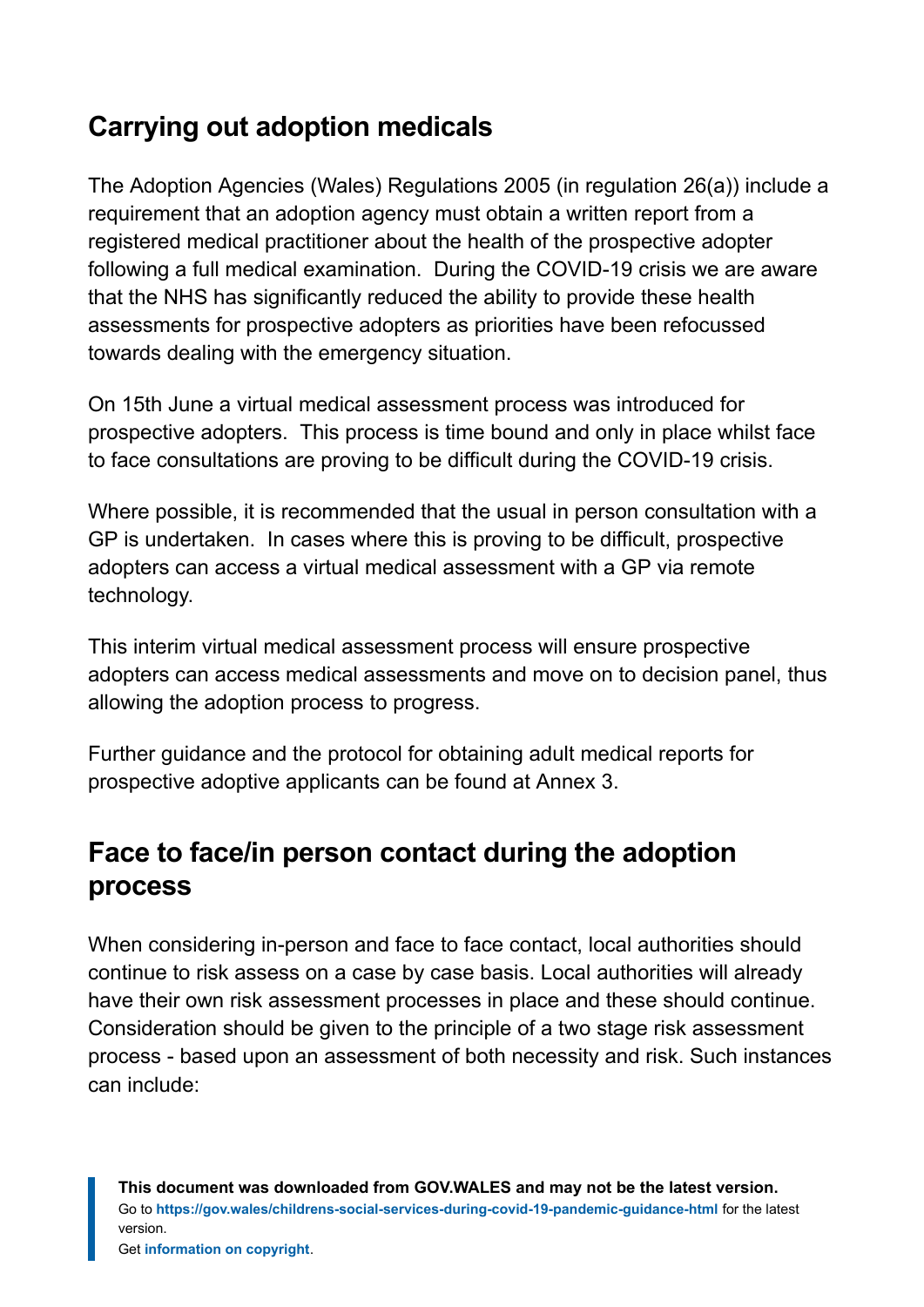- introductions and movement of children into agreed adoptive placements. The National Adoption Service has developed a framework to support Welsh services to consider whether this is possible on an individual case-bycase basis while also meeting necessary legal guidelines and the restrictions imposed by the current public health emergency. A copy of this framework can be obtained from the **[National Adoption Service](https://www.adoptcymru.com/)**
- final contacts between birth parent and child
- home visits to complete elements of adopter assessments

Where face to face or in person contact is not deemed as necessary or appropriate, the use of remote communication technology should be exercised.

### **Visits to children and families**

Families who require visits, particularly for adoption support, should be prioritised according to need. In circumstances where it is necessary to visit, risk assessments will need to be undertaken. Advice and support should be offered remotely where it is appropriate.

### **Preparation and other training for adopters**

Regional and voluntary adoption agencies should look to put plans in place to continue to facilitate as many as possible via video conferencing or other facilities.

### **Are adopted children included in the term 'vulnerable children' for the provision in schools and registered childcare settings?**

Vulnerable children include children with a social worker; children with statements of special educational needs; and other children on the edge of receiving care and support if they are known to be vulnerable by the school or family support services. Local authorities should assess every situation on a case-by-case basis according to the needs of the child or young person.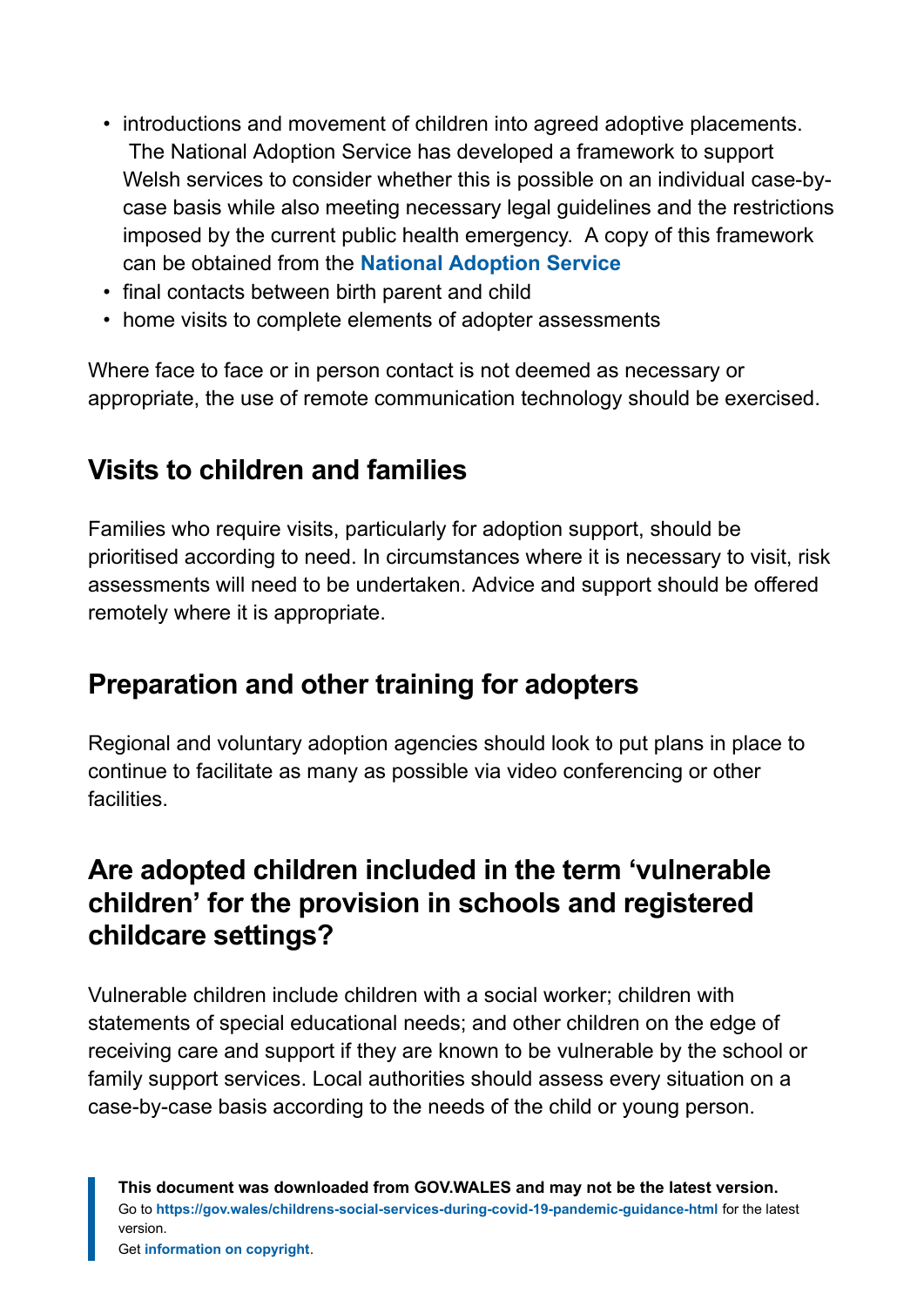### **What other support can adoptive families' access?**

It is clear that the COVID-19 pandemic could place additional pressure and stress upon families. It is imperative that families who are most in need of support, receive the right help in a timely manner. Services across Wales have adapted to continue to provide services safely during this health emergency.

#### **Regional and voluntary adoption agencies**

Although the majority of face-to-face support visits have been suspended, support is being offered remotely via video call facility. Where support groups were planned these are now being set up remotely. Similarly any therapeutic sessions are being carried out in the same way.

#### **[www.adoptionwales.org/](https://www.adoptionwales.org/)**

#### **[www.barnardos.org.uk/wales](https://www.barnardos.org.uk/wales)**

#### **Adoption UK Cymru**

Adoption UK Cymru is continuing to run their helpline which is open to anyone needing specific parenting or adoption advice. This can be accessed via 0300 666 0006 or **[email wales@adoptionuk.org.uk](mailto:wales@adoptionuk.org.uk)**. They also have a forum for anyone who wants to share anxieties or concerns with others experiencing similar feelings and have a list of **[frequently asked questions on their](https://www.adoptionuk.org/Wales) [website](https://www.adoptionuk.org/Wales)**. Members have access to a network of local community groups, led by a team of experienced volunteers who are all adopters themselves.

In the current climate, physical meetings have been suspended, but members can still engage with their local community via messaging groups and virtual meetings hosted online. Virtual groups and online training is also taking place and one-to-one and peer support sessions for anyone experiencing challenging behaviour.

Therapeutic, Education and Support Services in Adoption (TESSA) - are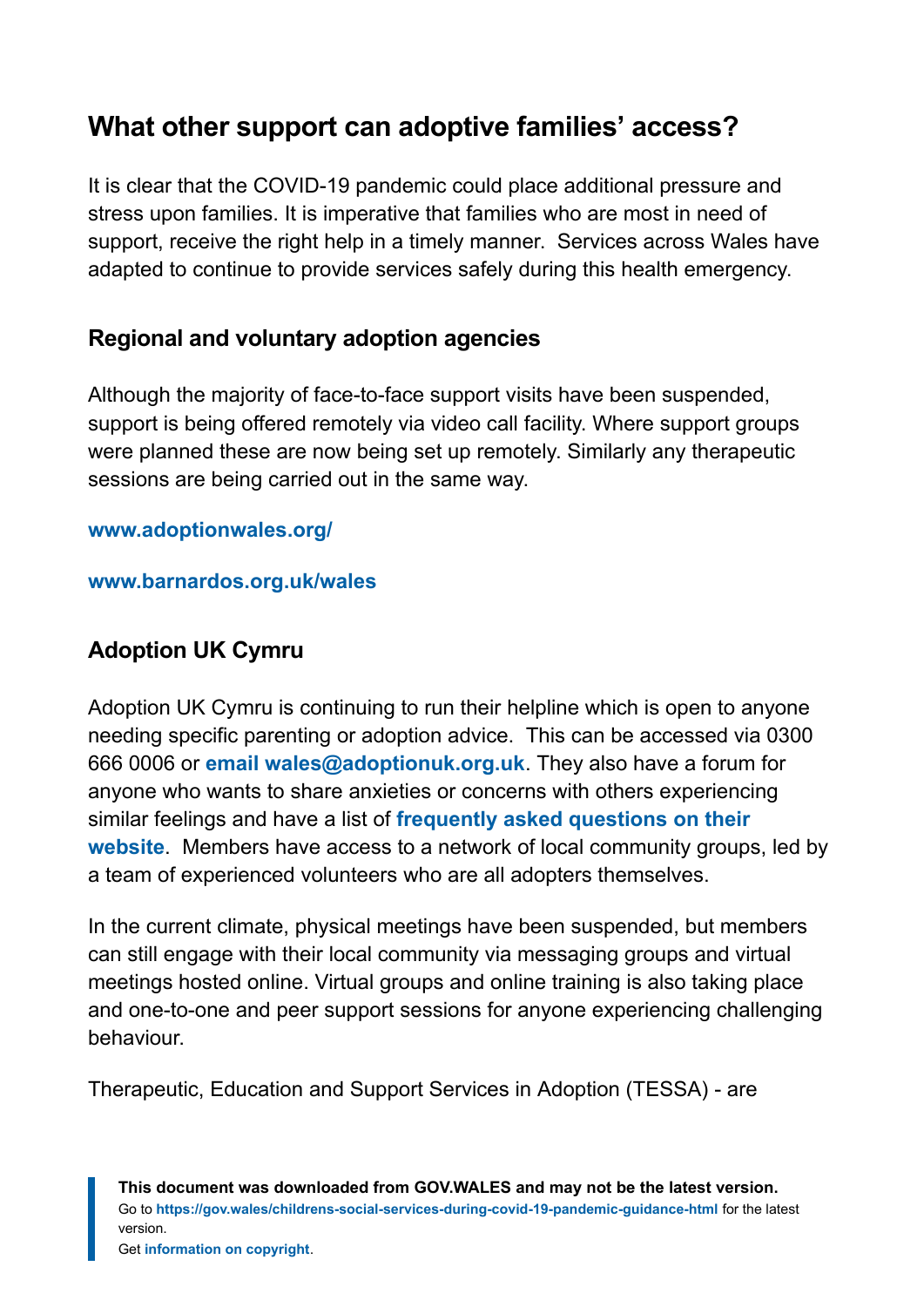continuing with referrals, consultations and matching with parent partners.

The Connected Service which is the Children and Young People's service in Wales is having individual discussions with each family to identify what can be offered to children and young people. At the current time face to face groups have been suspended but support is continuing to be provided virtually.

For general family support, Families First is available in every local authority and provides early support for families which helps prevent problems escalating. The Families First programme is delivered through local authorities and the referral process is available on local authority websites together with an advice line for families or professionals to use to make contact.

#### **National Adoption Service in Wales**

The **[National Adoption Service central website](https://www.adoptcymru.com/)** is being adapted to ensure adopters understand the current position in relation to COVID-19 and are signposted appropriately. All social media channels are being regularly updated both by the Regional and Voluntary Adoption Agencies, signposting adopters to information, support groups and other forums.

# <span id="page-33-0"></span>**Care leavers**

### **How should local authorities meet their responsibilities to care leavers?**

We are aware that care leavers are particularly vulnerable during this current time and are likely to need more support than usual. We know local authorities have been quick to adapt to the circumstances and are providing ongoing and effective support.

Considerable efforts have been made by personal advisers to maintain and adapt contact arrangements throughout the lockdown period. To support open lines of communication with care experienced young people, local authorities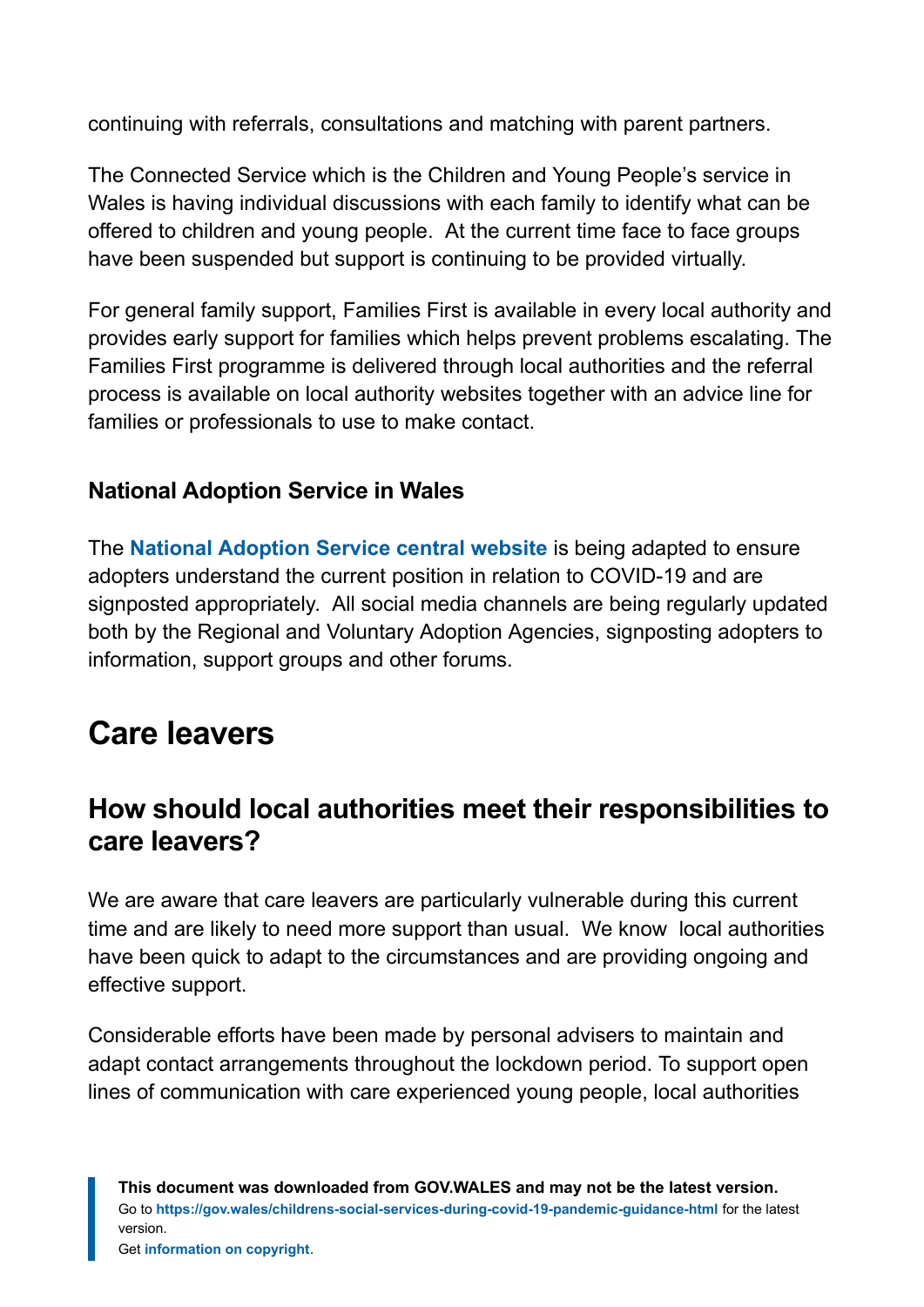should consider ways in which reciprocal arrangements for contact between young people and their personal adviser can be safely facilitated during this time.

Local authorities should continue to meet statutory duties, including offering personal advisers to care leavers and preparing or reviewing pathway plans. We recognise the lockdown restrictions have made it difficult for local authorities to support young people to exit care and transition towards independence. As the restrictions are relaxed, local authorities should ensure pathway plans clearly set out the plans for progression and any mitigating measures needed to support young people during this time. We recognise the additional pressure local authorities are under, and if they need to alter the support they are able to offer care leavers during this period, they should assess their needs and prioritise the most vulnerable, using the two stage risk assessment principle.

Third Sector organisations stand ready to provide support. Voices from Care has developed a bespoke **[package of support for care leavers](https://eur01.safelinks.protection.outlook.com/?url=http%3A%2F%2Fvfcc.org.uk%2Fcoronavirus%2F&data=02%7C01%7CHenry.Vaile%40gov.wales%7Cbed2c8c196f74327b6de08d7db0cc7e0%7Ca2cc36c592804ae78887d06dab89216b%7C0%7C0%7C637218720243994957&sdata=xvHP9GGst0cjT17Tm7EJXhjsCmfJoHI5a%2FFdovc3aK8%3D&reserved=0)** which has been circulated to local authorities. The support offered is intended to support emotional wellbeing by offering virtual social space. It is also providing a range of tailored advice and information and will look to adapt its service as the situation progresses.

Service providers should continue to offer all advocacy interventions for the active offer and issue based advocacy, using a hybrid mix of in-person contact outdoors and technology to facilitate support. Service providers should consider continuing any alternative contact arrangements that have shown to be beneficial during the lockdown period, if agreed by both parties.

Welsh Government has updated guidance for the St David's Day Fund setting out that local authorities should give priority to care leavers who may be experiencing financial hardship due to income loss, difficulty with tenancy agreements, food and other basic living necessities. The latest guidance also encourages financial support for technology to maintain contact including devices and phone credit.

Welsh Government **[advice to care leavers living supported accommodation](https://gov.wales/housing-coronavirus) [and for those in private rented accommodation](https://gov.wales/housing-coronavirus)**.

**This document was downloaded from GOV.WALES and may not be the latest version.** Go to **<https://gov.wales/childrens-social-services-during-covid-19-pandemic-guidance-html>** for the latest version.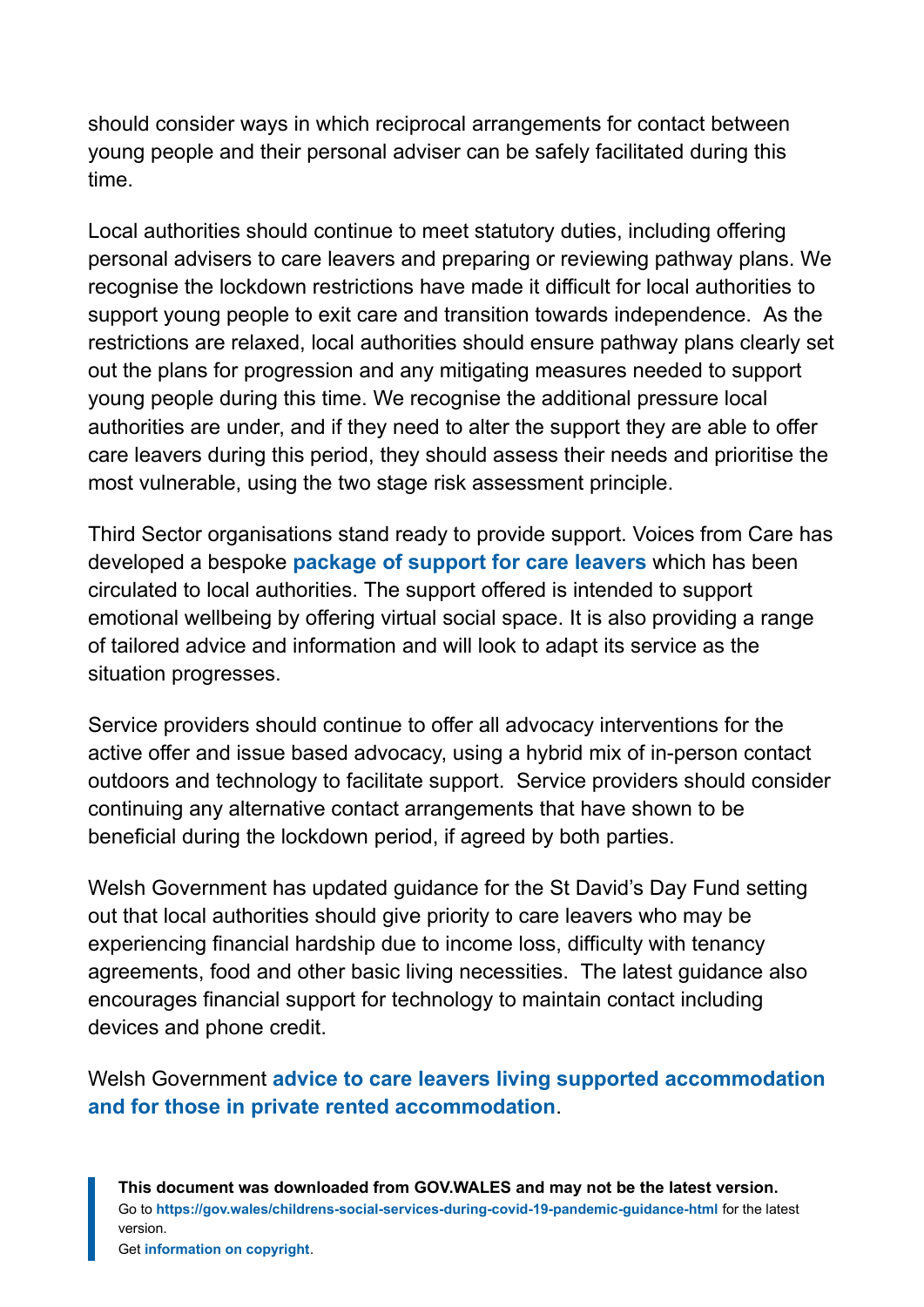Working with Welsh Government, the Children's Commissioner for Wales has added advice to its **[Information Hub](https://www.childcomwales.org.uk/coronavirus/%C2%A0)** listing a range of support for care leavers.

### **Are personal advisors still expected and able to visit care leavers?**

Personal advisers should continue to use their judgement to determine the nature of their contact with the young people they work with during this period.

As decisions are being taken about the reintroduction of in-person contact for routine cases or more frequent contact for others, the two-stage risk assessment principle should be followed. Personal advisers will wish to take into account their individual circumstances and levels of vulnerability and assume that care leavers are likely to need more support than usual as measures are relaxed.

Personal advisers and their manager should continue to assess the level of risk and prioritise cases where in person contact is most beneficial, and where it is not possible to provide the right level of support to the care leaver by phone or video. A move towards a hybrid mix of in-person contact outdoors and virtual arrangements should be considered in most circumstances.

Where indoor face-to-face work is deemed necessary and a risk assessment has been undertaken, personal advisers should take account of advice on **[social distancing](https://www.gov.uk/government/publications/covid-19-guidance-on-social-distancing-and-for-vulnerable-people)** and the use of PPE, minimising any possible risk of contracting or spreading the virus to keep both themselves, and the care leavers they are visiting safe.

Where alternative contact arrangements introduced over the lockdown period have shown to be beneficial, we encourage personal advisers to continue to use technology to contact young people through phone or video.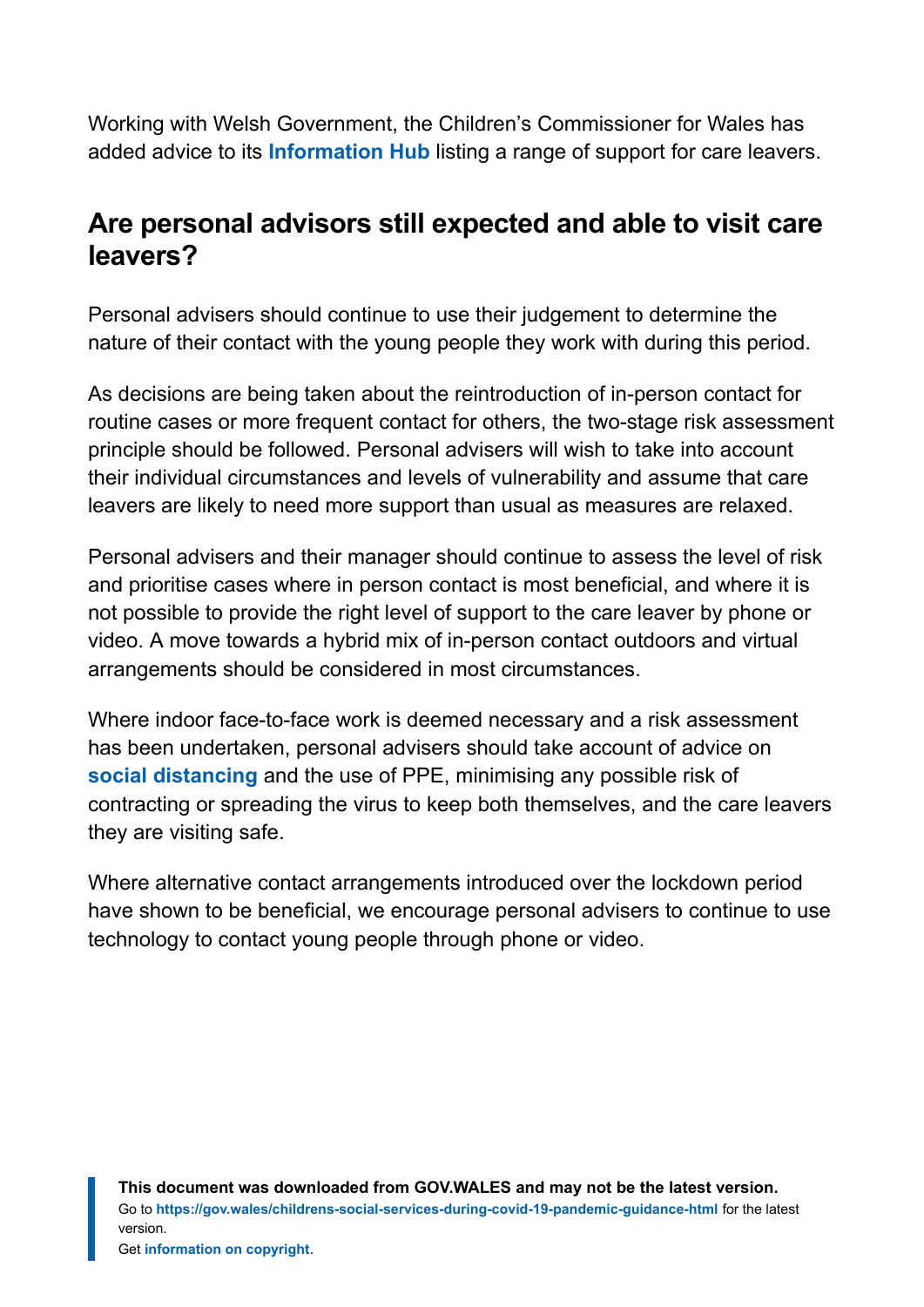### **Should we continue to transition care leavers who are turning 18 into independent living? Can care leavers still be moved between different accommodation settings if necessary?**

Local authorities should act in the best interests of care leavers. Care leavers should continue to be supported to remain in their current accommodation where the placement is meeting their needs. However as measures are relaxed, local authorities and their care leavers will wish to progress their plans to transition into suitable accommodation and/or independence. If this is the case local authorities should be confident they can provide the appropriate levels of support and guidance needed to make a successful transition. Such decisions should be taken on a case by case basis.

We appreciate that finding suitable and available accommodation may continue to be a challenge, and there is an increased need for young people to have stability and support at this difficult time. We will continue to maintain contact with leaving care teams across local authorities about the existing pressures they are facing and the particular accommodation needs at this time.

# <span id="page-36-0"></span>**Unaccompanied asylum seeking children (UASC)**

### **Where can symptomatic UASC self-isolate and what is being done to increase capacity for UASC self-isolation?**

Where an unaccompanied asylum seeking child arrives in Wales and is symptomatic of coronavirus (COVID-19), the local authority receiving them will need to take steps to ensure that they are placed in suitable accommodation in isolation from other people in line with **[Welsh Government](https://gov.wales/self-isolation-stay-home-guidance-households-possible-coronavirus) guidance**.

We encourage local authorities to find suitable premises and staff to enable the self-isolation. We will work with commissioning partners to establish if additional accommodation and support needs to be sourced. Local authorities will also wish to continue working as they normally would with Health services and the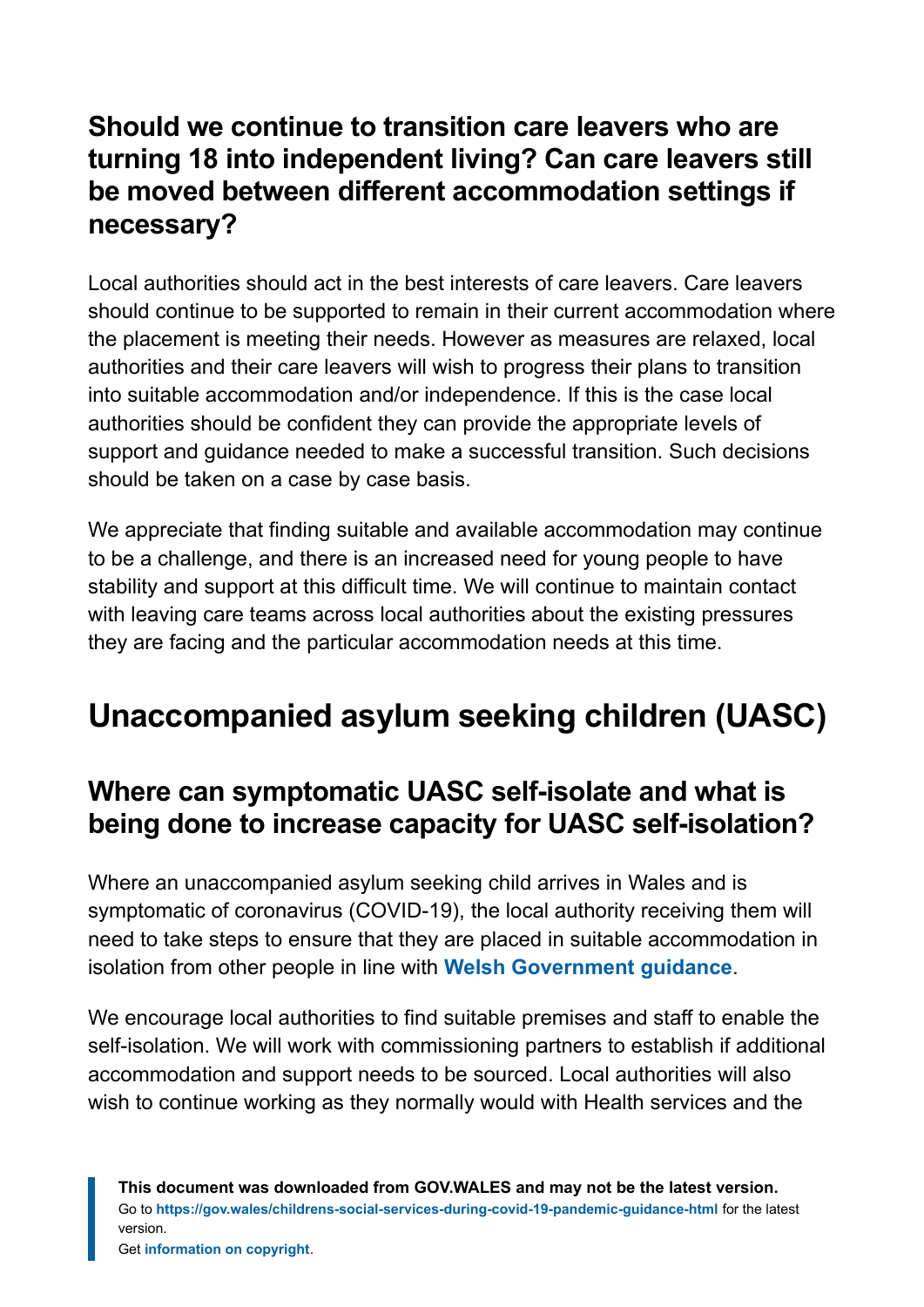Third sector to provide support.

### **Who will have legal responsibility for UASC in selfisolation accommodation?**

As with any spontaneous arrival, the local authority that initially encounters the child (for example, from the police station or from Border Force) should assess the child's needs in line with best interests principles as they would in normal circumstances. The local authority will be responsible for the child and should place them in suitable self-isolation accommodation if the child is exhibiting symptoms.

# <span id="page-37-0"></span>**Care Inspectorate Wales (CIW)**

CIW's key priority is to provide assurance to the public and Ministers regarding the safety of services. CIW decisions are guided by the following three key principles:

- CIW will focus activity where it is needed most to ensure people receive safe care – this means concentrating on those areas where the risk to the quality of care is the highest and where CIW can make the biggest difference
- CIW will support providers by looking at how they can act flexibly and proportionately
- CIW will honour duty of care to colleagues in CIW

To achieve this, CIW have adapted its approach to provide independent scrutiny while ensuring CIW does not put people using services, staff or its own staff at unreasonable risk and works in line with national guidance. This enables us to:

- fulfil CIW's statutory duties to report on the safety and well-being of people using social care and childcare and play services without adding unreasonable burdens to a system currently dealing with unprecedented challenges
- promote transparency about the response to COVID-19 and ensure lessons can be learned quickly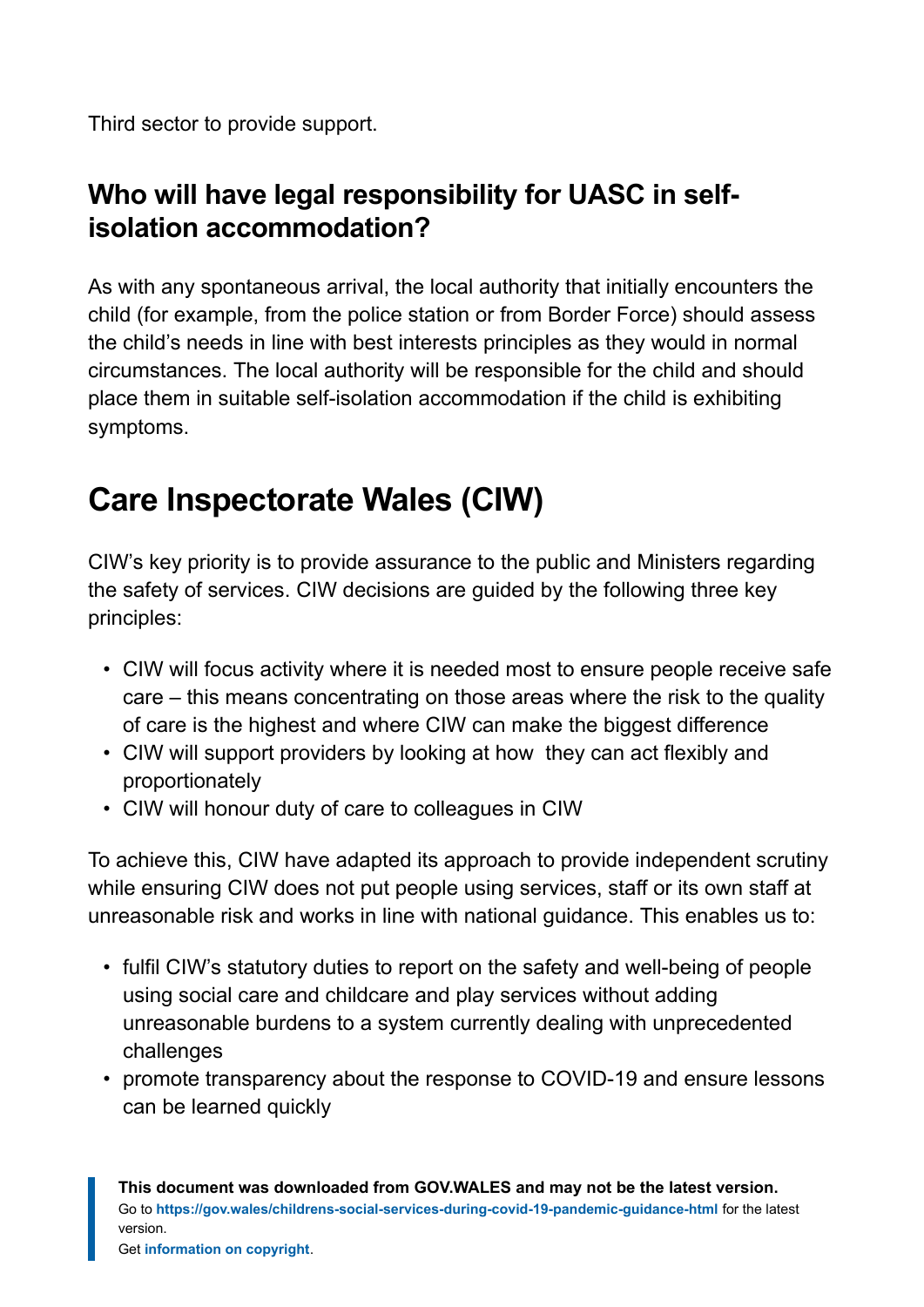CIW have produced an overview of its approach to monitoring and assurance during the COVID-19 outbreak. A copy of this document is available on **[CIW](https://careinspectorate.wales/200513-how-we-ensure-quality-and-safety-services-during-covid-19-pandemic) [website](https://careinspectorate.wales/200513-how-we-ensure-quality-and-safety-services-during-covid-19-pandemic)**

CIW will continue to inspect, monitor and performance review any service where there are significant concerns about the safety and well-being of people, and will continue to consider the need for inspection in relation to concerns raised.

CIW made this decision to ensure local authorities and providers can concentrate on maintaining the health and safety of the people using services and their staff in these exceptional circumstances.

CIW is monitoring and seeking assurance of risk and fragility in the system in the absence of routine inspection. At present this includes regular phone calls to providers, regular discussions with commissioners, and directors of social services and heads of service. In addition, alongside Welsh Government, CIW will combine formal requests for information and share the data and information across the system to limit duplication and additional burden on the system.

# <span id="page-38-0"></span>**Education other than at school (EOTAS)**

Children who attend education other than at school (EOTAS) provision and, in particular, pupil referral units (PRUs), are some of our most vulnerable learners. They often have experienced or are experiencing challenging situations, and may frequently experience family breakdowns, and adverse childhood experiences. In addition some EOTAS learners will have special educational needs (SEN). We have published specific **[Guidance for supporting vulnerable](https://gov.wales/guidance-supporting-vulnerable-and-disadvantaged-learners-html#section-54181) [and disadvantaged learners](https://gov.wales/guidance-supporting-vulnerable-and-disadvantaged-learners-html#section-54181)** which sets expectations relating to support for vulnerable and disadvantaged learners for a range of scenarios.

All learners in EOTAS were expected to return to education provision when the Autumn term started. EOTAS providers must comply with health and safety law, requiring them to assess risks, and put in place proportionate control measures. Local authorities as EOTAS commissioners will need assurance these measures are in place. We have published **[Operational guidance for schools and](https://gov.wales/operational-guidance-schools-and-settings-autumn-term-version-5-html) [settings for the autumn term](https://gov.wales/operational-guidance-schools-and-settings-autumn-term-version-5-html)** that EOTAS settings should follow to make their

**This document was downloaded from GOV.WALES and may not be the latest version.** Go to **<https://gov.wales/childrens-social-services-during-covid-19-pandemic-guidance-html>** for the latest version.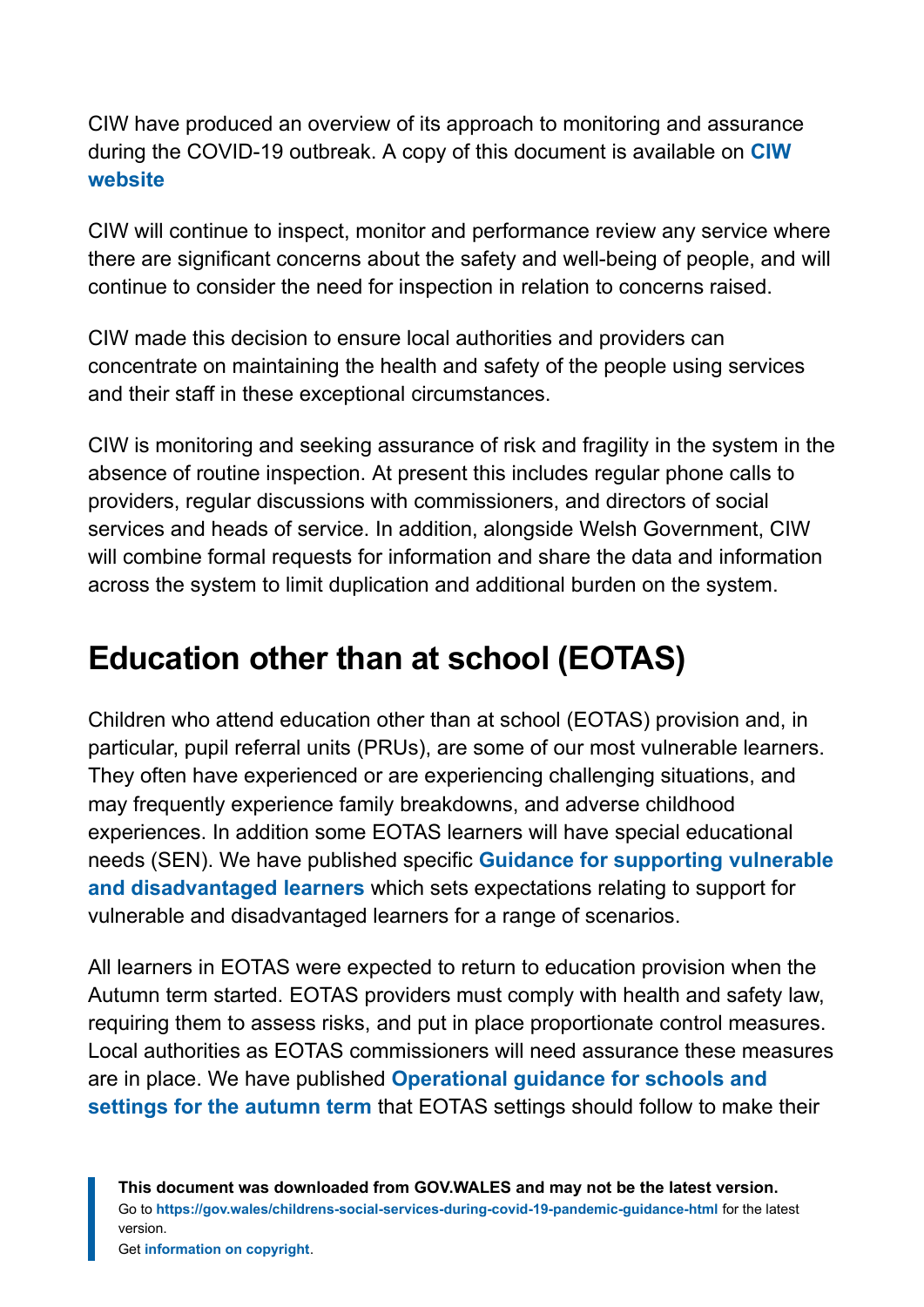site safe for staff and learners. Where a learner routinely attends more than one setting on a part-time basis, for example because they are dual registered at a mainstream school and a pupil referral unit (PRU), or another EOTAS setting or special school, the settings should work through the system of controls collaboratively, enabling them to address any risks identified and allowing them to jointly deliver a broad and balanced curriculum for the learner.

### **Home educated children**

Local authorities should also keep in touch with children who are usually home educated by their parents and promote relevant resources that are available on the Hwb. Where there is information to suggest that a child is vulnerable, it will be important to maintain regular contact, to offer support to families who need it and to report any safeguarding concerns to Children's Social services in the usual way.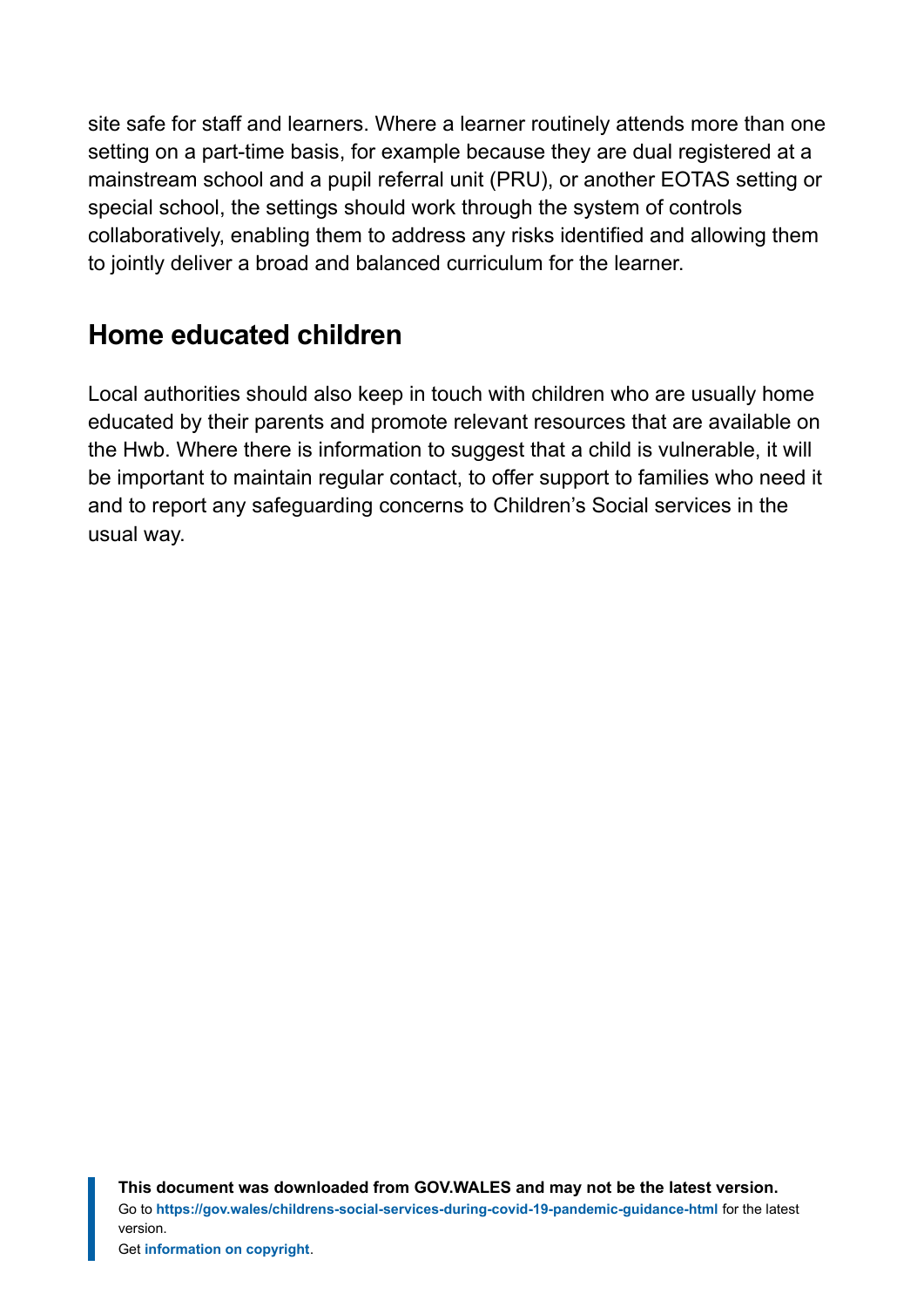### **About this document**

This document is a copy of the web page **[Children's social services during](https://gov.wales/childrens-social-services-during-covid-19-pandemic-guidance-html) [the COVID-19 pandemic: guidance](https://gov.wales/childrens-social-services-during-covid-19-pandemic-guidance-html)** downloaded.

Go to **[https://gov.wales/childrens-social-services-during](https://gov.wales/childrens-social-services-during-covid-19-pandemic-guidance-html)[covid-19-pandemic-guidance-html](https://gov.wales/childrens-social-services-during-covid-19-pandemic-guidance-html)** for the latest version.

This document may not be fully accessible, for more information refer to our **[accessibility statement](https://gov.wales/accessibility-statement-govwales)**.